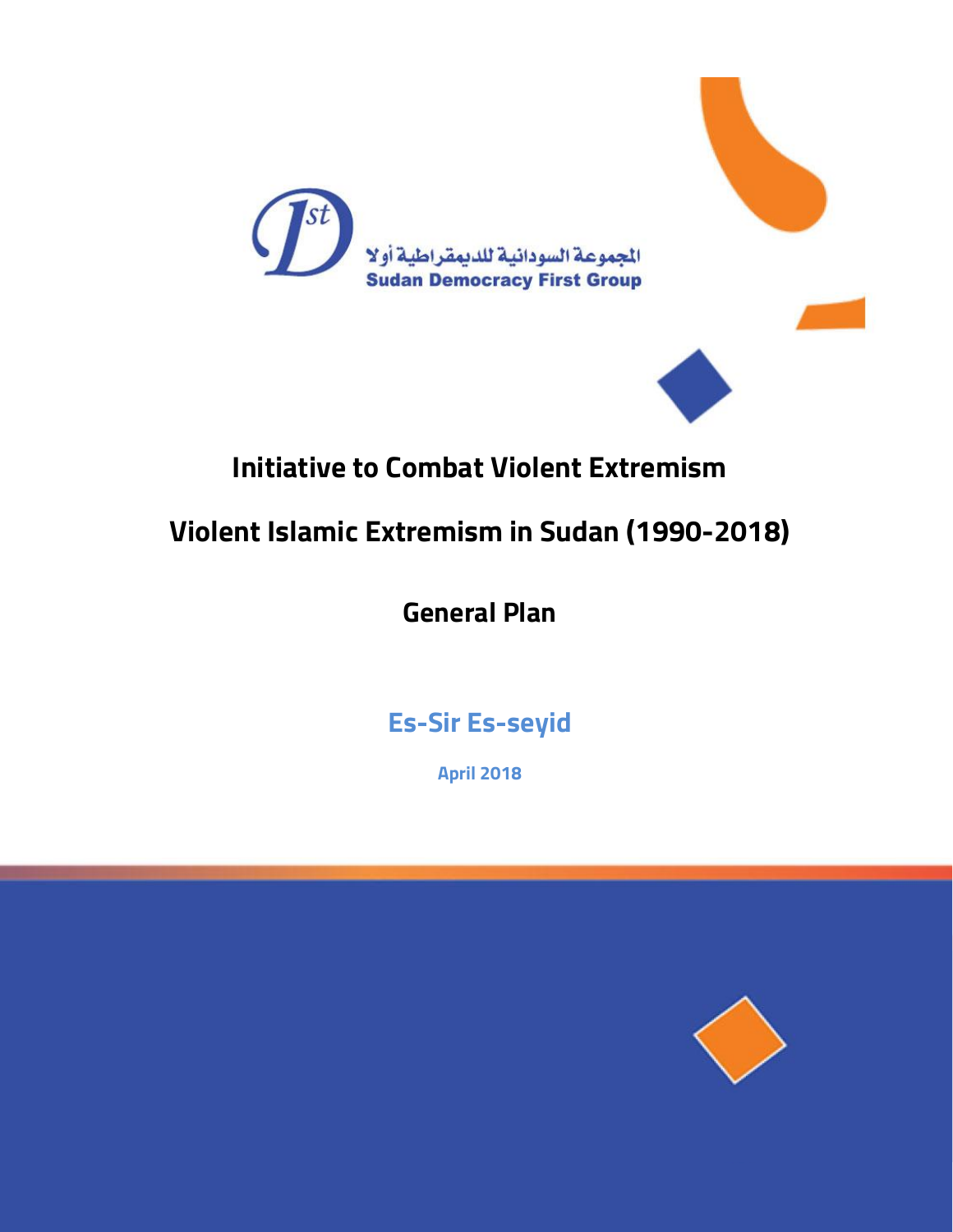#### <span id="page-1-0"></span>**Contents page**

| .,<br>۰.<br>×<br>× |  |
|--------------------|--|
|--------------------|--|

| 1.  | The purpose of the report                                                            | 03 |
|-----|--------------------------------------------------------------------------------------|----|
| 2.  | Methodology                                                                          | 03 |
| 3.  | <b>Introduction</b>                                                                  | 04 |
| 4.  | Map of violent Islamic extremism in Sudan                                            | 05 |
| 5.  | The most important extremist groups in Sudan                                         | 07 |
| 6.  | The most important symbols of extremism in Sudan                                     | 08 |
| 7.  | The mechanisms of spreading extremist thought and its most important references      | 09 |
| 8.  | <b>Means</b>                                                                         | 10 |
| 9.  | References                                                                           | 10 |
| 10. | Institutions involved in spreading the culture of extremism                          | 11 |
| 11. | <u>The most important questions from which violent and extremist is based</u>        | 13 |
| 12. | The spread of the concept of violent extremism in Sudan                              | 13 |
| 13. | The most prominent terrorist operations that took place in Sudan                     | 14 |
| 14. | Case study: the Dendir cell                                                          | 17 |
| 15. | About the cell                                                                       | 18 |
| 16. | Intellectual references                                                              | 18 |
| 17. | Logistical issues Money, equipment and hardware                                      | 19 |
| 18. | General conclusions                                                                  | 22 |
| 19. | Case Study: Sudanese students joining the Islamic State (ISIS)                       | 23 |
| 20. | Sudan's efforts to combat the phenomenon of violent extremism                        | 25 |
| 21. | <u>The efforts of the government and semi-official agencies</u>                      | 25 |
| 22. | First: The track of the efforts of the National Security and Intelligence Service    | 26 |
| 23. | Second: The legislative and legal of action track                                    | 26 |
| 24. | Third: The track of intellectual dialogue or what is known as intellectual therapies | 27 |
| 25. | Fourth: The track of publishing intellectual publications                            | 27 |
| 26. | Fifth: The advocacy and media track                                                  | 28 |
| 27. | The efforts of civil society, civil and political forces                             | 28 |
| 28. | Conclusion                                                                           | 29 |
| 29. | References                                                                           | 30 |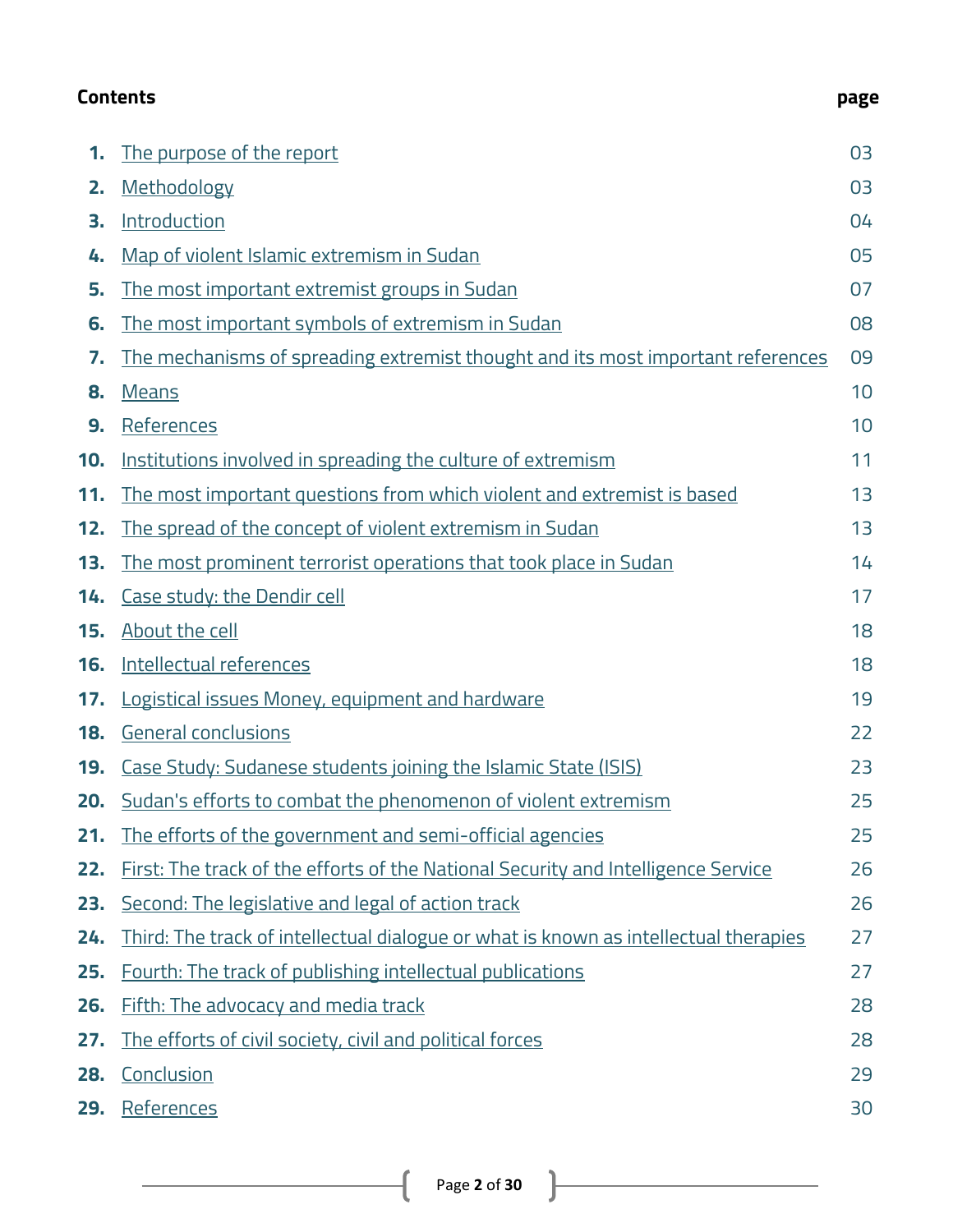# <span id="page-2-0"></span>**1. The purpose of the report**

The report aims to draw a general map of the phenomenon of violent Islamic extremism in Sudan, from 1990 to 2018. The map's axes include the most important extremist religious groups in Sudan, the most important leaders of religious extremism in Sudan, the means of spreading extremist ideology and the most important reference from which the most important questions of extremist and violent religious thought are based on, the most important terrorist operations that took place in Sudan, some of the institutions involved in spreading the culture of extremism.

The report deals with the two cases of the Dindir cell as one of the most important extremist groups that have emerged in Sudan recently, and the case of the joining of a number of Sudanese students (girls and boys) from the University of Science and Technology to the Islamic State Group, as one of the most important modern issues. The report concludes by highlighting on some of the efforts undertaken by the civil and political forces, and the government efforts and their impact on the phenomenon.

# <span id="page-2-1"></span>**2. Methodology**

The report relied on office research by compiling books, reports and documents related to the topic, the author of the report also conducted lengthy interviews with three Sudanese youths, who were members and participants in groups and violent extremism events, one of them had previously gone to the state of "Mali". The other was a participant in the events of Es-Salamah, and he was previously arrested by the Sudanese security following Es-Salamah operation in 2007.

The third was a member of the Dindir cell. In addition, the report relied on a number of discussion sessions that were organized by the author of the report and/or Democracy First and other discussion groups, organized by civic and intellectual events interested in the topic. The report was based on drawing a general map and monitoring two cases of a study to extract general trends about the phenomenon of violent extremism in Sudan. This report complements the theoretical and conceptual study that was published by the Sudan Democracy First Group.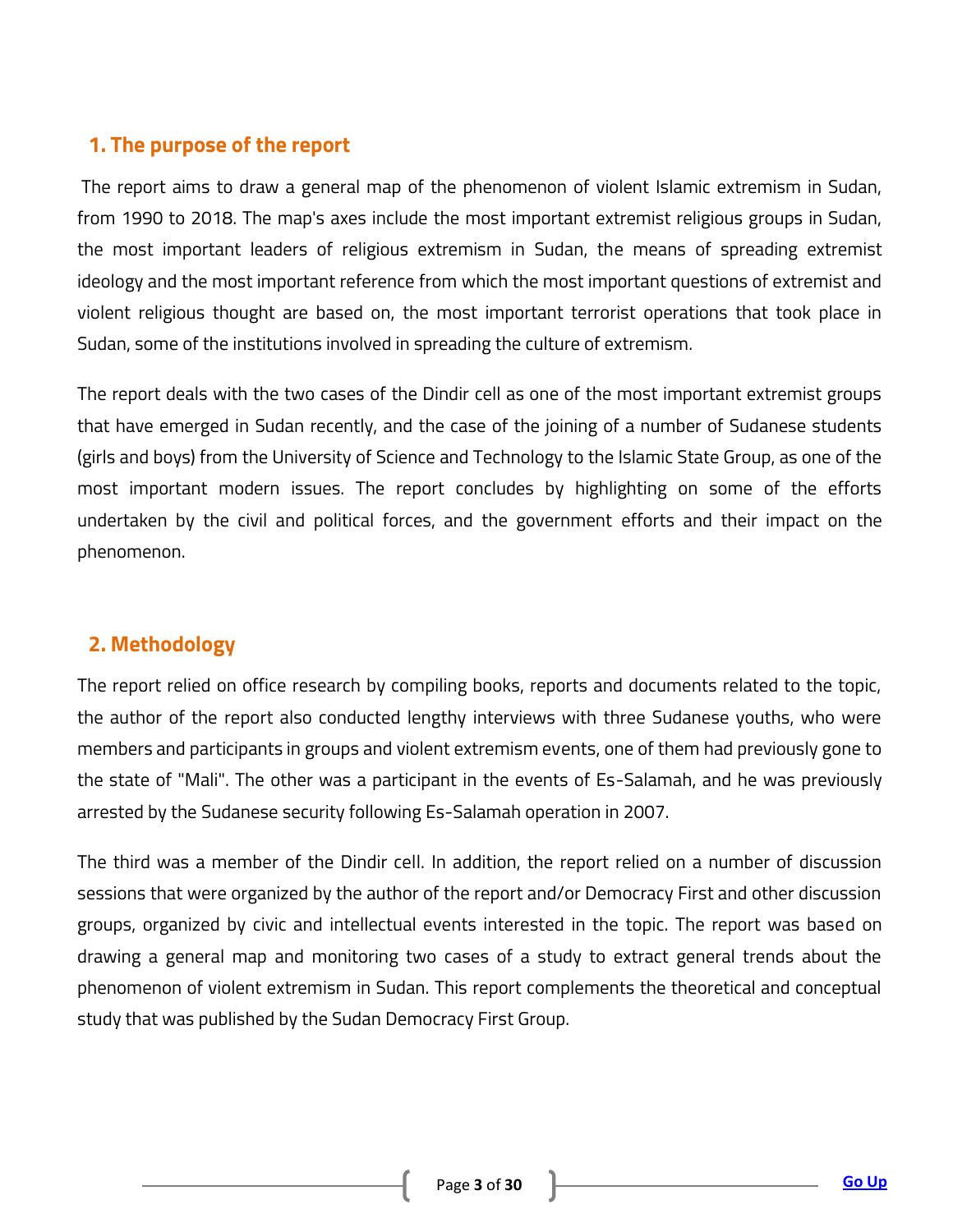# <span id="page-3-0"></span>**3. Introduction**

#### **The term violent extremism and the reasons of extremism**

Most of the studies on the phenomenon of extremism agree that it is not related to a specific religion, culture, ethnicity or civilization, rather, it is a human phenomenon, like all phenomena that can exist at any time and in any place; Noting that there is a possibility of a central element or central elements that determine the difference in extremism from time to time, and from place to place, such as the Islamic religion in contemporary violent extremism, for example. On the other hand, it was pointed out that this phenomenon is expressed in a package of terms that meet here and separate there, according to the terms of reference of each party.

There is the term "extremism", there is the term "violent extremism", there is the term "exaggeration", there is the term "terrorism", and there is the term "Islamic extremism" and "Islamic terrorism." There is also a disagreement over the state's violence, is it terrorism or not? The evidence here is that all of these terms, and the differences between them, ultimately express a manifestation of an act or actions based on an intellectual vision that considers the other who deferent as a threat, and violence must be used to remove him. All these terms despite the differences between them they agree on the final result, which is the use of violence, meaning terrorism, and here, I prefer to use the term "extremism" to mean "violent extremism" and "terrorism", especially in relation to what the groups and organizations that used to call terrorist or extremist do. For more information regarding the term, please refer to Dr. (Amin Hassan Omar) series of articles entitled "Terrorism; Dilemmas of Identification and Confrontation", which were published in the Sudanese newspaper (Al-Sahafa) in August 2016, which is available on the web. Haji Warraq's study, entitled "Toward a Sudanese Humane View of the Issues of Violent Extremism," published in the online newspaper (Hurriyat) in March 2018. The report adopts the term "violent extremism" as the extremism that takes the Islamic religion as its reference. Extremism, with this definition, has a long history in Sudan. There are many evidences for its manifestations in the various central periods in the history of Sudan, including the post-independence period, including the accusations of Takfir (Muslim declaring another Muslim, or any individual, as a non-believer) and the provisions of apostasy, indeed, the killings events that took place during these periods with claims that based on the use of religion to justify violence in its different forms against those who disagree.

Considerable studies of violent extremism agree that this phenomenon has its own causes; each cause leads to the other. There are economic, social, psychological and political reasons, as well as the cognitive reasons related to how extremists receive their religious information, and how they interpret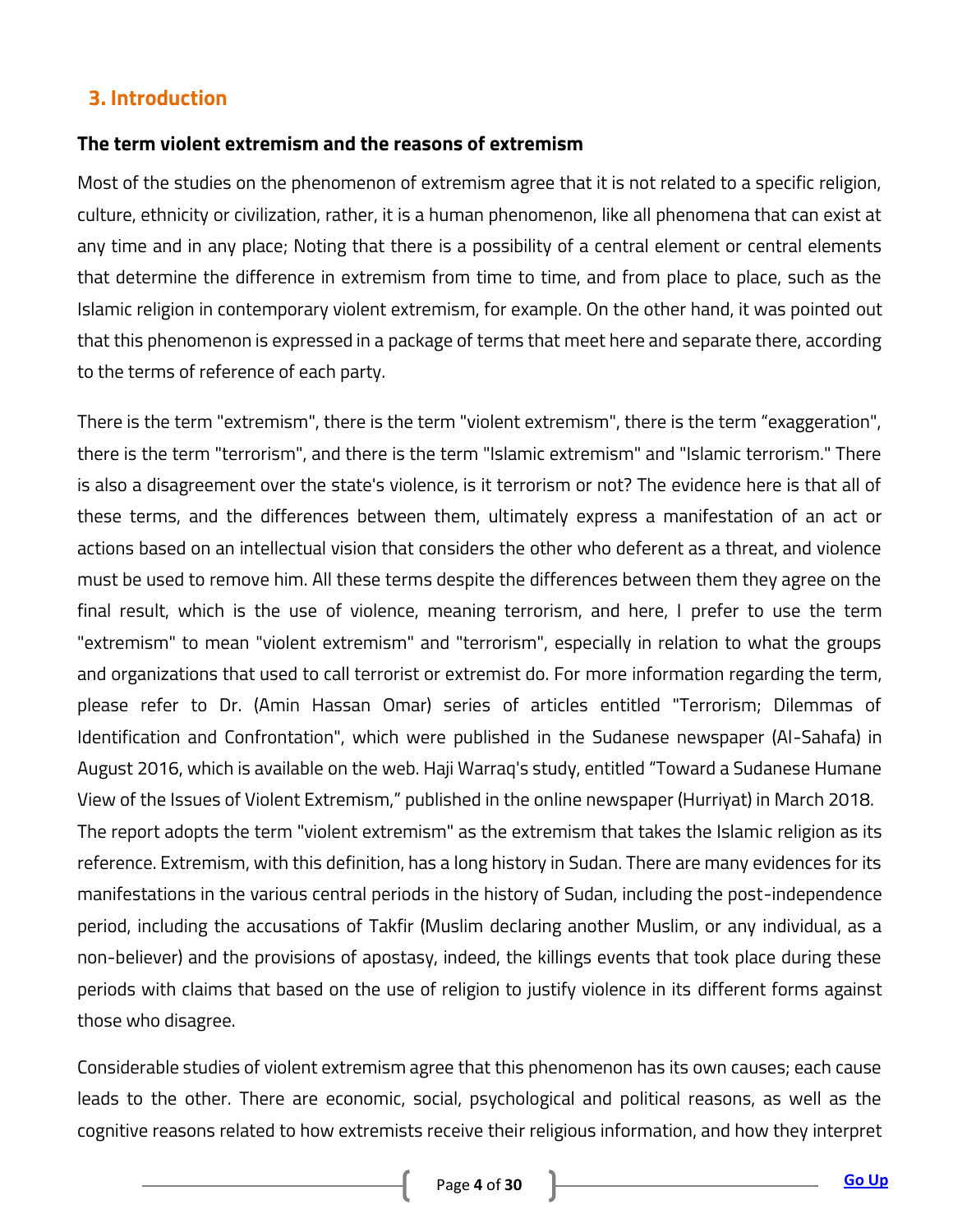a religious text. Each of these causes expands to interact and overlap with other causes, so that it is not possible to rely on one of them, whatever its reasonableness.

There are three main factors and influences that contributed to the development and formation of extremist groups:

- The emergence and development of modern Islamic movements, such as the Muslim Brotherhood movement with its various names. These movements, despite the fact that most of them worked and work according to the law in many Arab and African countries, and although some of them are steadily seeking to renew many of their ideas on many critical issues, they often deal with many of the issues constituting extremism with many Pragmatism and political imperatives such as the issue of apostasy, for example, the issue of women's rights, and issues of non-Muslims' rights in the Muslim-majority country, which can be called "deferred issues" among the activist Islam groups
- The phenomenon of violent extremism is related to the dominant economic, political and cultural system, meaning the global capitalist system or neoliberalism, represented in the aspect of its violent modernity and its totalitarian centralization.
- This phenomenon is, in addition to being the result of objective and subjective conditions, but from other aspects it is "manufactured" in the sense that it was subjected or subject to "foster" that nourish, develop and improve it, and the fosters concerned here are some of the intelligence agencies, especially the CIA and its allies, such as some Arab and foreign intelligence.

# <span id="page-4-0"></span>**4. Map of violent Islamic extremism in Sudan**

The map covers many events from 1990 to 2018. These events were characterized by fundamental changes in the Sudanese and regional scene. This period also witnessed a steady growth of the currents of violent extremism, even for terrorist operations in Sudan and other countries, with Sudanese elements. Some of the variables include:

 The general rise witnessed by activist Islam in all Arab countries, especially in Sudan, where the Islamic movement was able to control power in Sudan on June 30, 1989 (which was called the government of salvation), and the consequences of this rise and control of power from the production of many ideas and practices that raised the slogans of implementing Islam, but real practices were moving in a different direction, so the salvation government seemed to many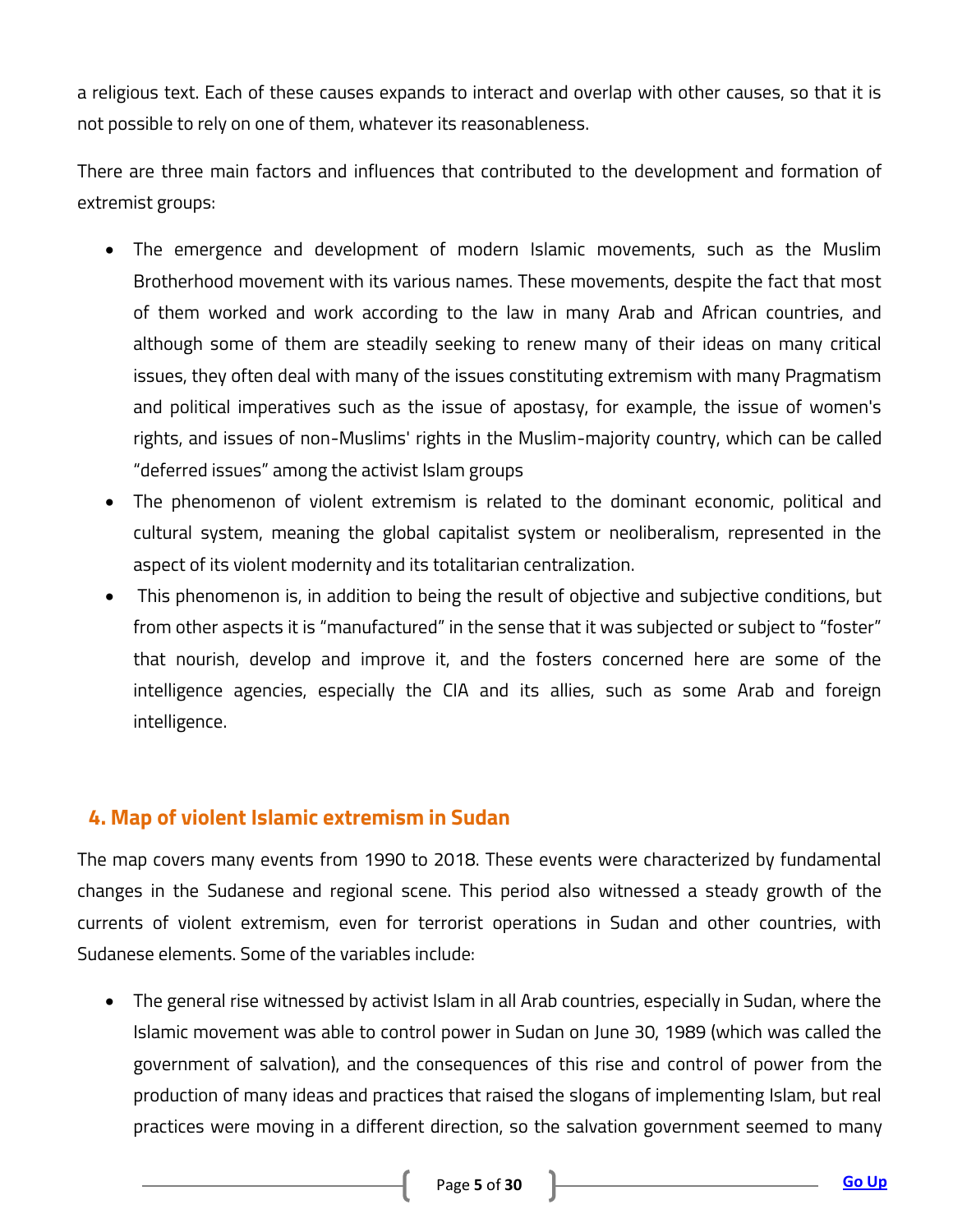affiliates of activist Islam to be stepping back from some of the principles of Islam, especially with regard to the application of Islamic law (Islamic Sharia), the situation of non-Muslims in the Islamic state, as well as in the relationship with the United States of America.

- The decline in confidence in the Salvation Government and its Islamic project after it was proved that it had delivered a number of violent extremism activists to their countries or the United States of America, or providing of a lot of information about extremist groups through its open cooperation with the CIA
- The formation of the Arab People's Congress and the mobilization of various anti-Western trends, including some religious extremist currents such as the Islamic Group in Egypt.
- The split of the Islamic Movement in 1999 or what is known as the separation and the emergence of the conflict over the power between the brothers of the faith.
- The period of the civil war and the declaration of jihad, and then the Comprehensive Peace Agreement with the People's Movement, the effects of the culture left over from the war, and the effects of the jurisprudential views raised by the agreement related to what is known as the "traditional Sharia policy" such as the non-Muslim assumption of the great guardianship, equating a non-Muslim with a Muslim, and women's equality with men, as in the 2005 Interim Constitution.
- The civil war, especially after the formation of the People's Defense Forces, helped to enhancing the culture of dealing with weapons and the opportunities for possession of weapons for non regular forces personnel, in addition to the negative psychological effects that usually afflict those who were participating in the war or were exposed to it.
- This period witnessed the September 11, 2001 operation as the largest terrorist operation in modern history, which was carried out in the name of Islam.
- This period witnessed the growth and rise of extremist currents in Algeria, Somalia and Egypt, as well as the activity of Al-Qaeda organization with its large operations in various parts of the world.
- Also the imperial expansion and its blatant interference and dominance over many Islamic countries and his invasion of Iraq.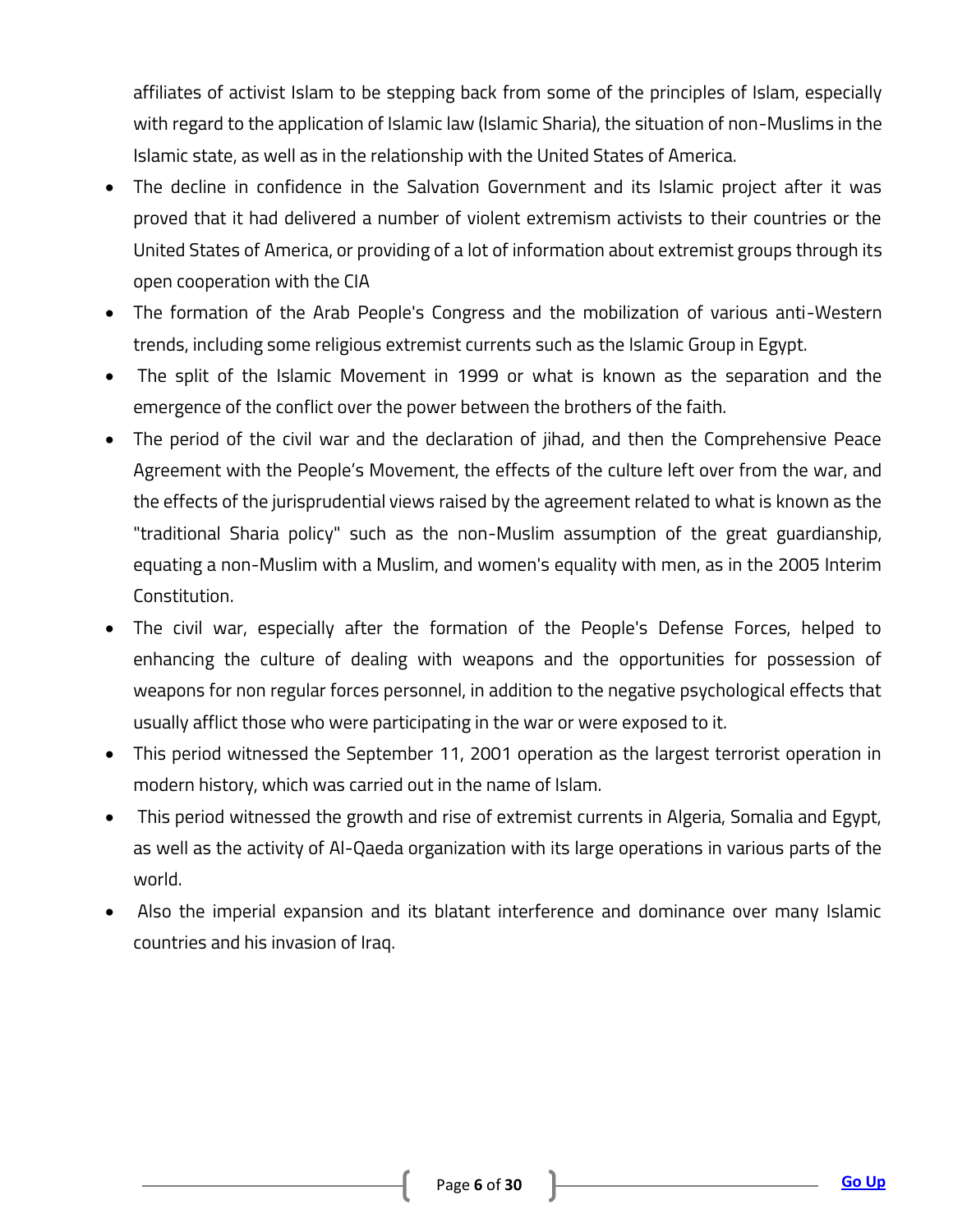# <span id="page-6-0"></span>**5. The most important extremist groups in Sudan**

The modern Islamic movement, with its different currents, "the Islamic Trend and the Muslim Brotherhood", bears in its genes many of the foundations of violent extremism; However, due to its capabilities in for dealing with the challenges of reality, it has been able, to a large extent, to deal with these challenges, and to limit the growth of violent extremism and extremists within it, either through dialogue, isolation, marginalization, postponement, or pushing extremists out of the Muslim Brotherhood organizations and groups, and then joining extremist groups, or forming new groups. The same applies to the Ansar al-Sunnah Muhammadiyah group, which emerged from it many extremist currents.

Violent extremism and terrorism by its nature transboundary, and this may be due to the internationalization of Islam as it is considered a global religion, as well as because of the globalization of oppression to which Muslims are subjected, in addition to an merely important "Islamic" concept, which is the concept of (immigration), and the obligation to honor and protect the immigrant, especially if this immigrant was "one of those who were not able to live in homelands." Extremism is also closely related to another "Islamic" concept, which is the obligation of jihad whenever there are "Muslims" who need to fight alongside them. All these reasons helped the transfer of these groups from one place to another, and then the transfer of this thought from one place to another, with an observation; because of the extremist's nature and not accepting to the other opinion; so that a group of groups multiply into a number of groups.

To classify and define groups in Sudan, it is necessary to follow the global map of extremist groups and its connection with the situation in Sudan, as previously mentioned.

We mention here the most important extremist groups in Sudan:

 The "Takfir and Immigration" group: it was established in Egypt in 1977, and it has a presence in Sudan, though it is limited in the states of Khartoum and Gazira. Official authorities (Abbas Al-Baqir Abbas) who carried out Al-Jarafa terrorist operation in 2000 were attributed to this group, and Al-Jarafa mosque incident was one of the first terrorist incidents in the capital, Khartoum, which left a large number of victims. Abbas Al-Baqer accompanied three people with him, and with them four Kalashnikovs, and they attacked the prayers in the mosque of (Abu Bakr Al-Siddiq) in (Al-Jarafa) district in north of Omdurman while they were performing Taraweeh prayers, according to the Gregorian calendar the accident was in December 2000. And resulted in the death of twenty people and about fifty wounded. It is worth noting that the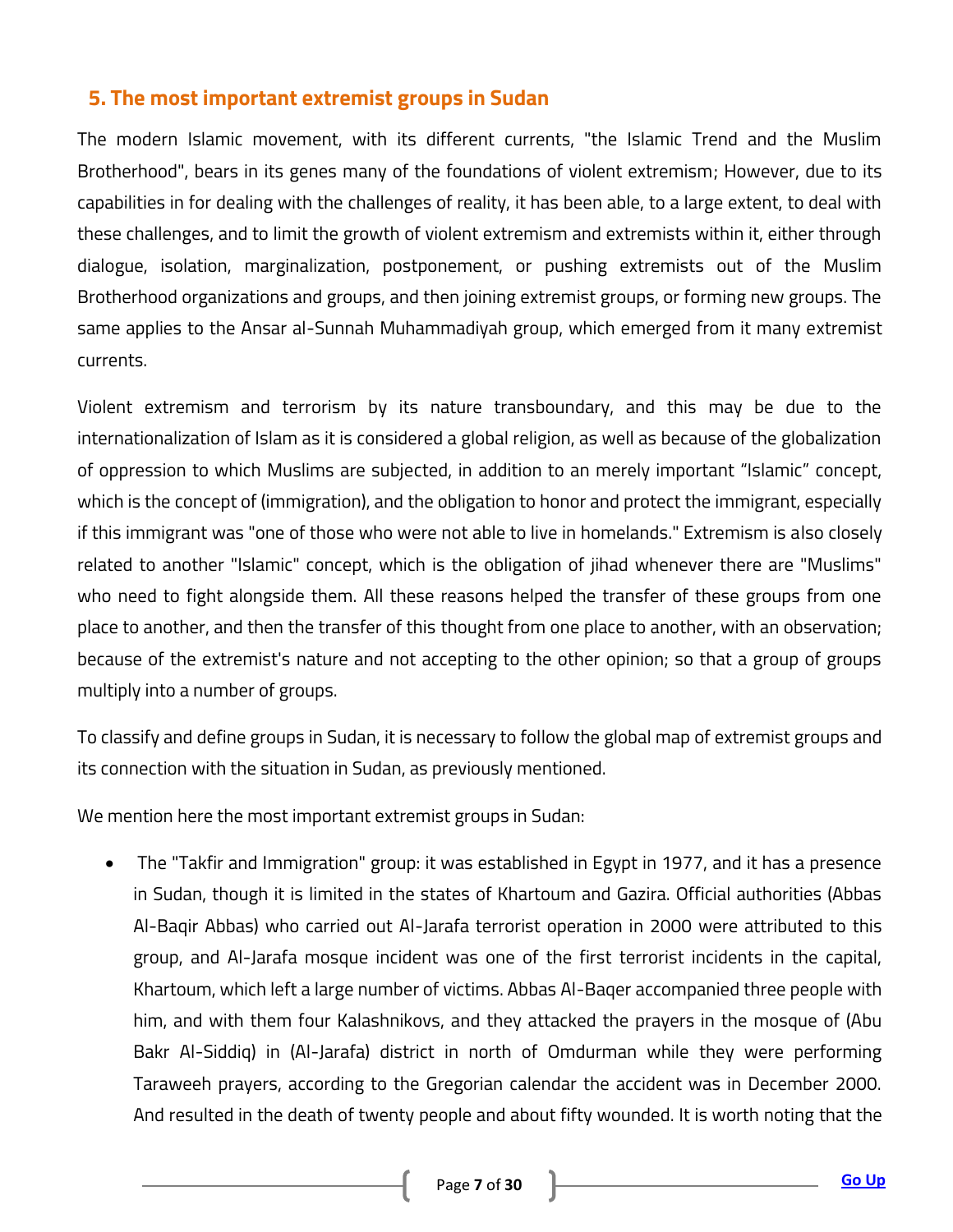Abu Bakr Al-Siddiq Mosque is one of the mosques of Ansar al-Sunna Muhammadiyah group. Abbas Al-Baqer and those with him were killed by the police forces in an exchange of fire. "It is worth noting that Abbas al-Baqer was involved in the Popular Defense Forces and participated in the battles of "recapturing the city of Kapoeta" during the civil war between the Sudanese government and the Sudan People,s Liberation Movement which led by Dr. John Garang.

- The (Muslims) group: it was formed by (Abu Ahmed al-Jazaery), and many reports indicate his involvement in the assassination of the jihadist (Abdullah Azzam). As for the one who brought it to Sudan, it is (Abu Ayoub Al-Barqawi), a Jordanian of Palestinian origin, who lived for some time of his life in Emtidad Ed-Darja Althaltha (the third-degree extension) in Khartoum, and its spread and presence was limited.
- The "Immigrants to God" group: It is the group that carried out Operation "Camp 10" in 1997 near the city of Wad Madani.
- The group (Al-I'tisam bi al-Kitab wa al-Sunna): a dissident group from the Muslim Brotherhood in Sudan.
- Group of (Men around the Prophet): This is the other name for the Dindir cell, which the report will discuss in detail. As the Sudan Tribune daily newspaper reported on 12/2/2012.

This is in addition to the presence of those who directly declare that they are linked to Al-Qaeda and the Islamic State.

# <span id="page-7-0"></span>**6. The most important symbols of violent extremism in Sudan**

Perhaps, in pursuit of accuracy, we need to distinguish even a little between those who carry a violent extremist ideology and not a symbol of extremism, and those who carry a violent extremist ideology who is considered a symbol of extremism, because there are important jurisprudential dimensions, such as the issue of "excuse for ignorance" or not in the issue of "Takfir the appointed" and disagreement over it, or the issue of participation in the state bodies that does not govern by God's law, according to their understanding of the governance issue, the model of (Abdel-Hay Yusef), although he carries a violent extremist ideology in many issues, but he is not considered a symbol for extremists, due to his participation in the government in many of its institutions. As well as (Muhammad Othman Salih), Secretary General of the Sudan Jurists Association, and also (Mohammed Abdul Karim), because - that is, Mohammed Abd al-Karim - he does not authorize fighting the government that does not rule what by God's law. As for those who carry a violent extremist ideology and are considered symbols of the extremists; one of their characteristics is that they do not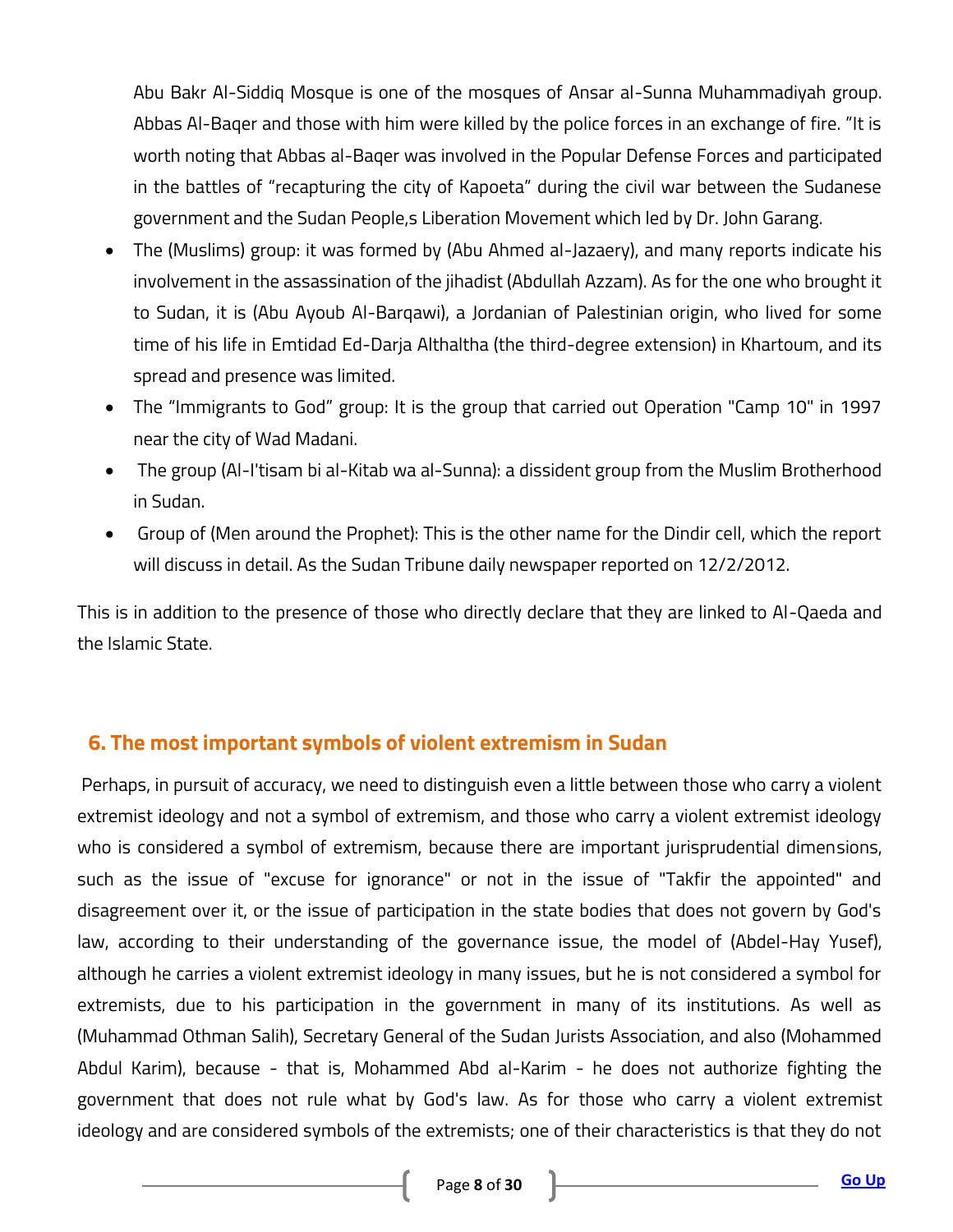participate in any of the state's institutions, especially institutions of a religious nature, among their characteristics also the call to fight, support for terrorist groups, and encouragement of youth to join them, such as Ansar Ed-Dine in Mali, for example, the most famous of these (Musaad Es-Sedira).

# <span id="page-8-0"></span>**7. Mechanisms for disseminating extremist thought and its most important references**

What is worth noting here is that violent extremism rests on a coherent ideological arsenal. Firstly, it has various sources and enjoys a degree of flexibility in building its intellectual system. Secondly, it raises the hypothesis that its reference is the Holy Qur'an and the Sunnah, and it portrays to others that its understanding is a sound and correct understanding, because it is based on the understanding of the companions and followers. It also raises the fact that it is the protector and defender of the nation's identity. At the same time, it theoretically establishes that it does not stand against the achievements of civilization, especially the material one, if it does not conflict with religion. Here it sees out himself as if he were the heir of the particular country, religion and civilization. While considering the others as infidels, agents and traitors to their religion and identity. The flexibility shows that, despite its fundamentalism, it moves freely within the religious text, as long as it was the one issuing and disseminating the fatwa; so you can find it wearing a dress for every case. For example, it stands with some dictatorships and opposes others; without any moral conscious (this flexibility comes here as a description of a situation and not a praising).

Violent extremism has a rare advantage, which is that its personal or membership are often young men and women, and their readiness to sacrifice themselves, money and time is great. Perhaps this is because they find an independent identity in these groups that is capable of granting them the legal right to get rid of the power of the father and the family. We have seen many young women even not young men who left their countries without the consent of their families, even without informing them, which is not often found in other counterpart organizations. Also, violent extremism has many resources that support its existence and movements. The first is religion itself, the second is the mosques, and the third is the domination of the non-critical and inquiring mind in our societies, which enabling it to spread. As for the most important resource, it is its use, with awareness, intentionality, and organization of the achievements of contemporary civilization, such as the Internet, especially what is known as social media. What is no disagreement about it, is that the extremist groups employ the most alternative media after businessmen, adding to this the dominance of oppression and repression in our societies, which necessarily constitute a structure that produces and creates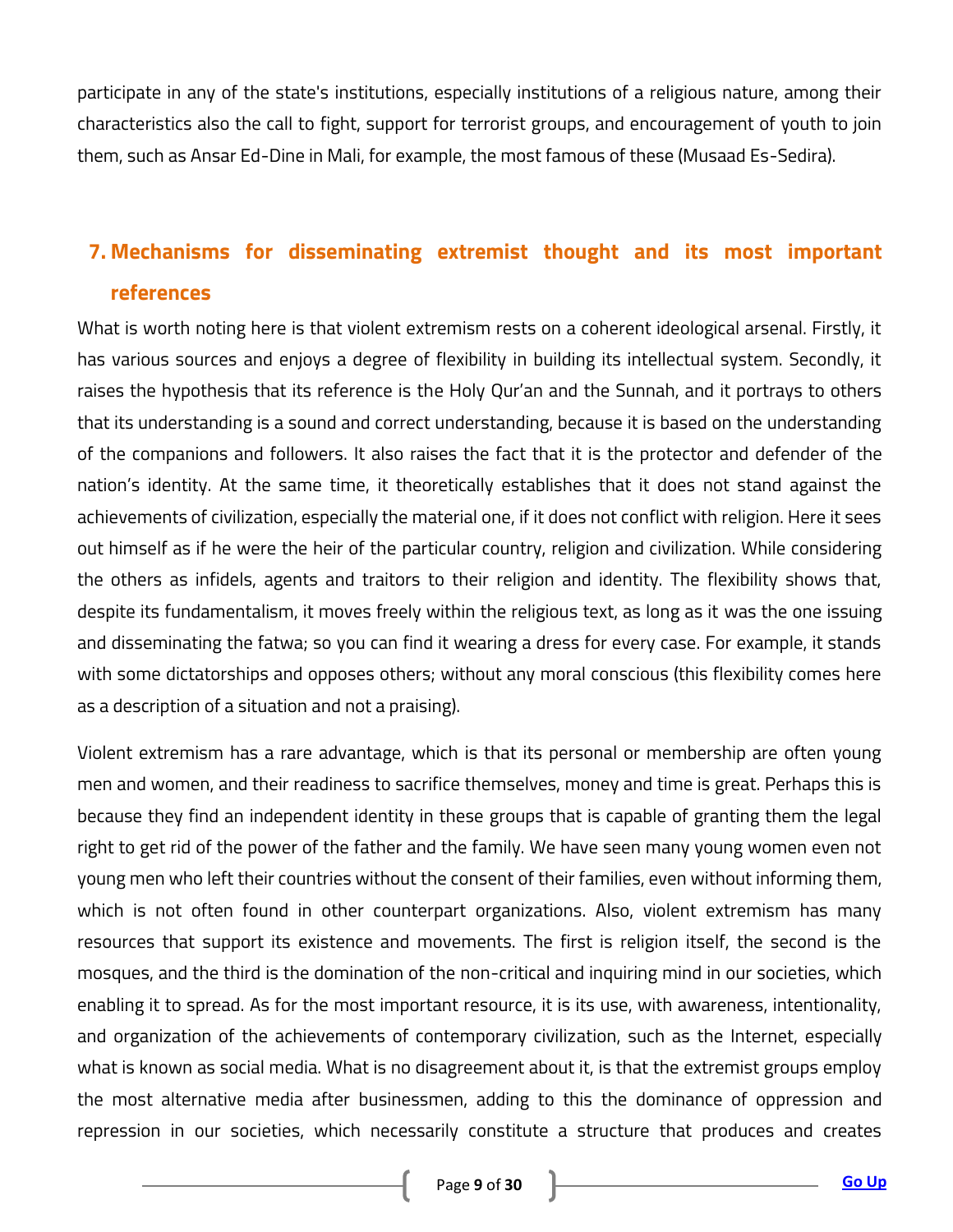violence. According to these assumptions, there were many tools and means for disseminating extremist thought, and the conditions for the success of this spread were numerous.

# <span id="page-9-0"></span>**8. Means**

Groups use a number of different and overlapping means to spread extremist ideology, including: -

- Private Sessions of lesson, which are usually held in homes or private institutes, such as Musaad Al-Sedira session at his home or institute.
- Websites: The (Monotheism and Jihad Forum) is the first site in disseminating extremist ideas, the (Shumukh Al-Jihadi "Glory of Jihadist") website and the (Ansar Al-Sharia in Sudan) Facebook page.
- Lectures and seminars.
- $-$  lihadist films.
- Books.

# <span id="page-9-1"></span>**9. References**

There are basic books that are considered a reference for extremist groups, in which relied upon in disseminating extremist thought, they are deliberated and published among extremist groups, and they are considered the basic reference for their ideas, including

- The book "Taghout" (Saeed Ibn Ali Al-Qahtani)
- "The Thirtieth Message" by (Abu Mohammed Al-Maqdisi)
- "Millat Ibrahim" (The religion of Ibrahim) by (Abu Muhammad al-Maqdisi)
- The book "Al-Jami in Seeking Honorable Knowledge" (Ibn Abdel-Aziz Abdel-Qader), whose real name is (Syed Imam), is an Egyptian nationality, one of those who carried out intellectual reviews under the supervision of the Egyptian government, and wrote a document in this regard entitled "Rationalizing Jihad in Egypt and the World" which criticized by (Ayman Al-Zawahiri), the leader of Al-Qaeda in his book (The Exoneration: A Message in the Exoneration of the Nation of the Pen and the Sword ... from the deficiency of the charge of impairment and weakness).
- Speeches, lectures and talks of Sheikh (Abu Abdullah Sadiq bin Abdullah Al-Sudani)
- The book "Explanation of the Tahawiyah Creed," and the Book of "Ruling by Other Than What God Revealed" (by Ibn Abi al-Ezz).
- "Explanation The Book of Monotheism by Sheikh Mohammed Ibn Abdul-Wahhab" by Dr. (Saleh bin Fawzan Al-Fawzan).
- The book "Management of savagery" (by Abu Bakr Naji).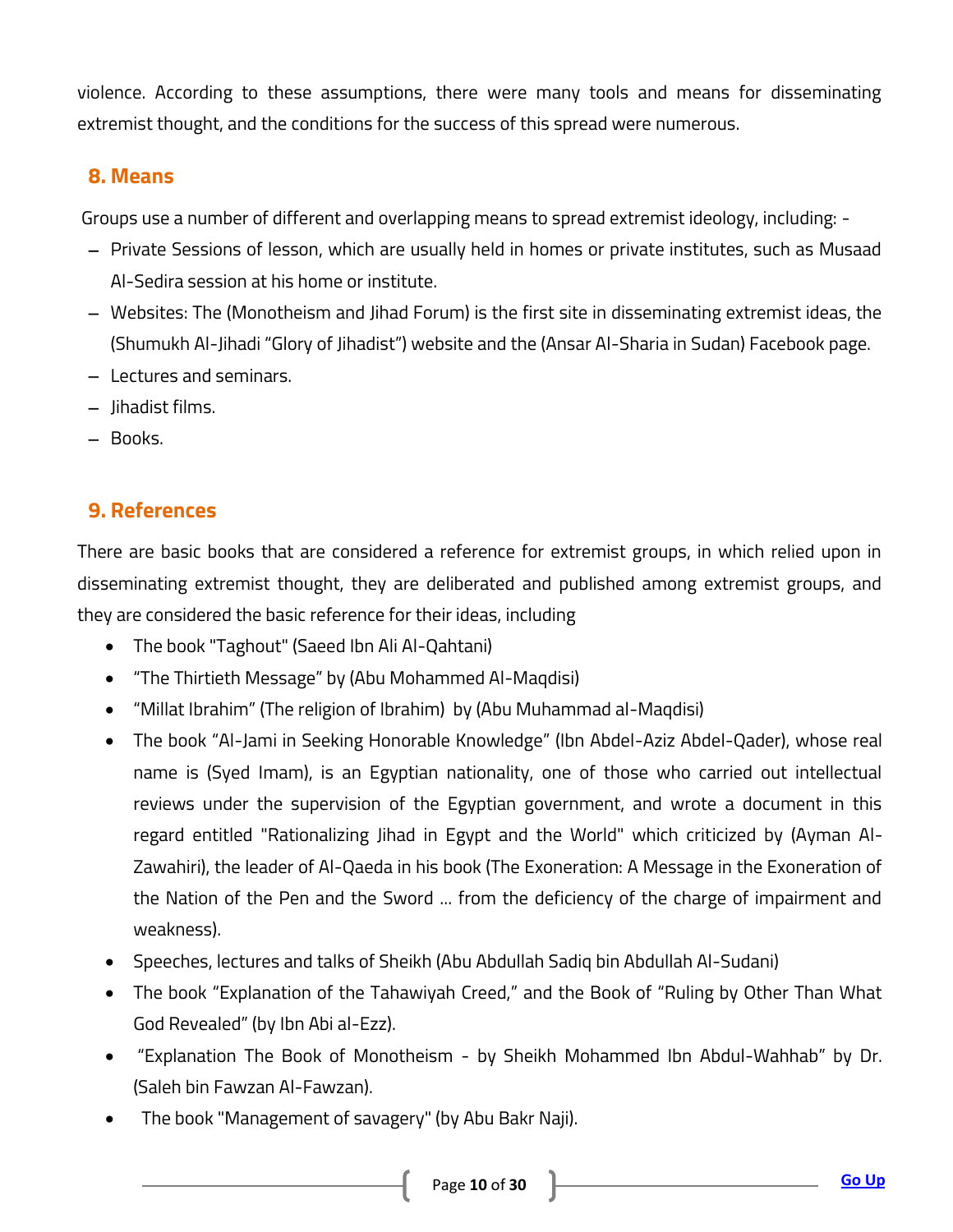In addition to these references, watching films that filming the jihadist operations, as well as listening to jihadist lectures and sermons.

# <span id="page-10-0"></span>**10. Institutions involved in spreading the culture of extremism**

Some mosques: Especially the mosques of the extremist wing of the Ansar al-Sunna group, such as the Mosque of Sheikh (Muhammad Mustafa Abdul Qadir) "Block 5 Abu Sied in Omdurman", and (Mohammed Abdul Karim) mosque in the Al-Jareif suburb in Khartoum (which is attended by many young men and women in Islamic groups and seminars are organized in it, regular, and in-depth conversations around Takfir and fighting are conducted there, as well as nights of i'tikaaf (seclusion in the Mosque for worship) during the holy month of Ramadan, and mosque of Abd al-Hay Yusef in the Jabra neighborhood in Khartoum, in which many sessions and dialogues of a controversial nature are hold, in addition to what can be called political mobilization that disincentive every demand for enlightenment and liberation. From this mosque the call came out to defend female circumcision, and the call to prevent freedom of expression and to Takfir some Muslims, such as the Sudanese Shiites.

We can say that these mosques, in particular, and others in Khartoum and outside Khartoum, are the ones that create and disseminate the culture of extremism in general and violent extremism in particular and in an orderly form. Firstly, it has great freedom that is granted to it from the top of the hierarchy of power in the country, and it too, and this is what the circumstantial evidence indicates, has great financial support and great relations with its counterparts outside Sudan, namely, terrorist and extremist groups and extremist religious institutions at the regional and international level.

These mosques not only teach young people; rather, it re-prepares them and facilitates the conditions for them to join the volatile regions such as Iraq, Syria and Somalia, starting with the jurisprudential authorization of the obligatory of jihad and ending with facilitating the task of exiting and reaching the intended areas. These mosques are almost among the strongest and most dangerous areas concerned with ideology that have been able to transform their message into a reality that exists among people. It was able to change many Sudanese traditions in line with its conception of Islam. It was also able to attract a significant number of young men and women. And the most dangerous of all, it managed to make killing and burning in the name of religion a daily behavior that threatens Muslims and non-Muslims in Sudan. These mosques use the weapon of fatwa to rearrange the political situation in a way that serves the authority, therefore, it was able to move with great freedom, and equally, it was able to spread the culture of extremism, violence, terrorism and takfir.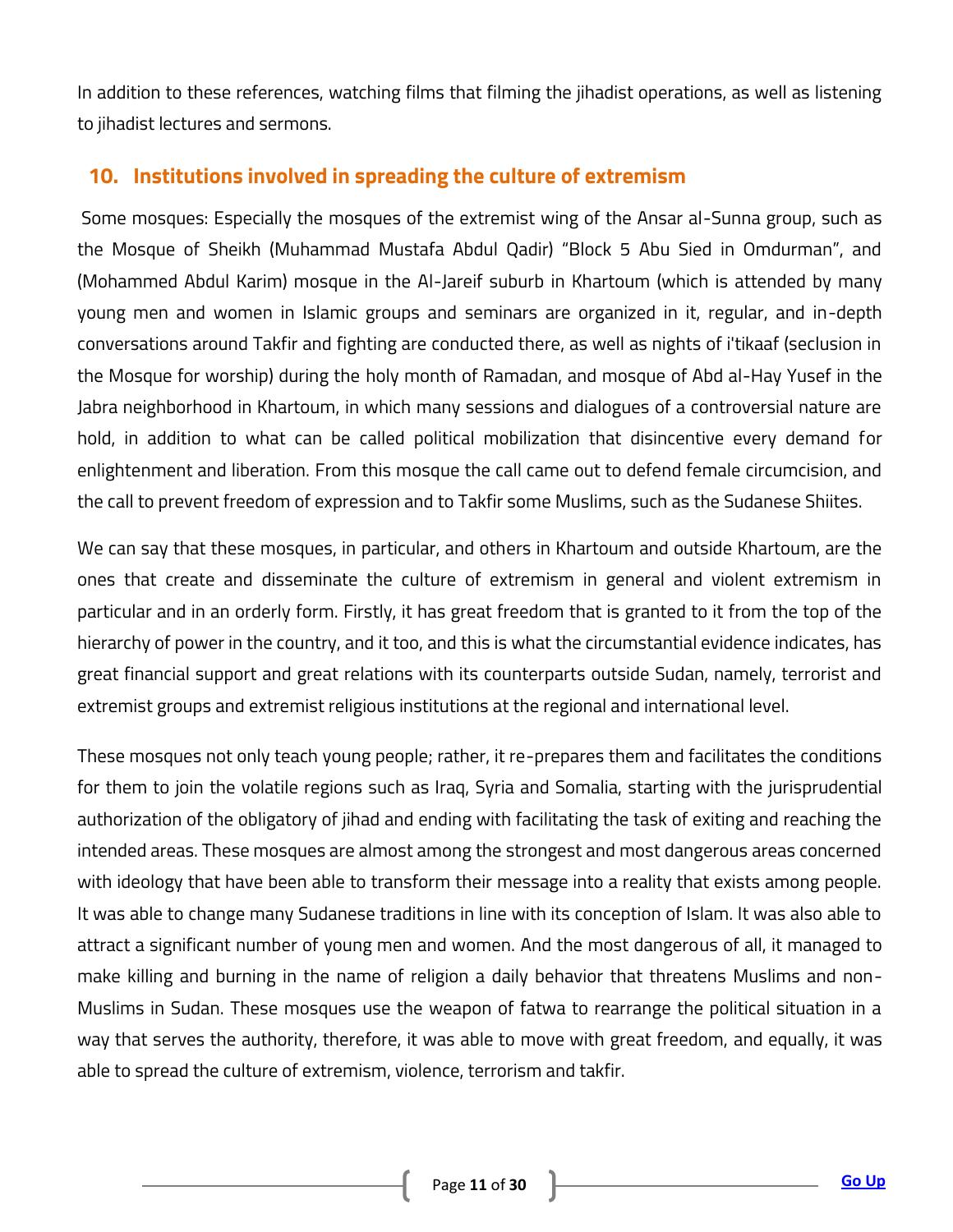The Legal Association of Jurists and Preachers in Sudan: This is exemplified by some publications, books, statements and fatwas that have been issued by them, such as: the fatwa of Takfir of the Sudanese Communist Party issued by the Legal Association of Jurists in 2010, and the fatwa of the Jurists Association of Takfir Al-Turabi.

**The Sudan Jurists Association**: This is exemplified by some of the fatwas issued by it;

- The fatwa of Takfir for members of the Democratic Front issued by Sudanese Jurists in the year 2000.
- **The Islamic Figh Academy: This is exemplified by some of the fatwas issued by it.**
- The fatwa of Takfir of Sheikh Al-Turabi issued by the Islamic Fiqh Academy.

There are other authorities that were essential references in spreading violent extremism, even if it were indirect and not binding in all cases. Fatwas come, especially those that complement with and form support for extremist ideology. From this type of fatwa, we mention:

- Abd al-Hei's fatwa about burning the Christian book fair and considered those who call for democracy, socialism, and the equality of women with men as disbelievers, as well as the fatwa that stated that loyalty to the People's Movement is disbelieving.
- **The Fatwa that prohibiting the celebration of the New Year's Day, and this fatwa was issued in** brochure, one of the publications of the Maazin International Feminist Foundation. We note that Sheikh (Mohammed Al-Amin Ismail) reviewed this version, which means that he agrees with this fatwa. The Brochure was published in a series of issues of Maazin in late December 2017.
- And many other fatwas and statements that support the extremist ideology, and form some of the pillars of its infrastructure, we mention them according to what Sudanese journalist Al-Hadi Mohammed Al-Amin wrote on the Sudanese Online website on February 5, 2015, indicating to the statement issued by the Legal Association led by Al-Amin El-Hajj Mohammed Ahmed on October 30, 2013, according to which it prohibited to kill a believer as a punishment for killing a disbeliever, and that was in response to the judgment issued by the Criminal Court in Khartoum on 12/10/2009 sentenced to death by hanging of four Muslims who participated in the killing of the American diplomat and his Sudanese driver, which that statement stated that it is not permissible for a Muslim to work for an disbeliever as a servant, driver, or cook.
- The fatwa of the Republican Party, linking it to the execution of Mahmoud Mohammed Taha.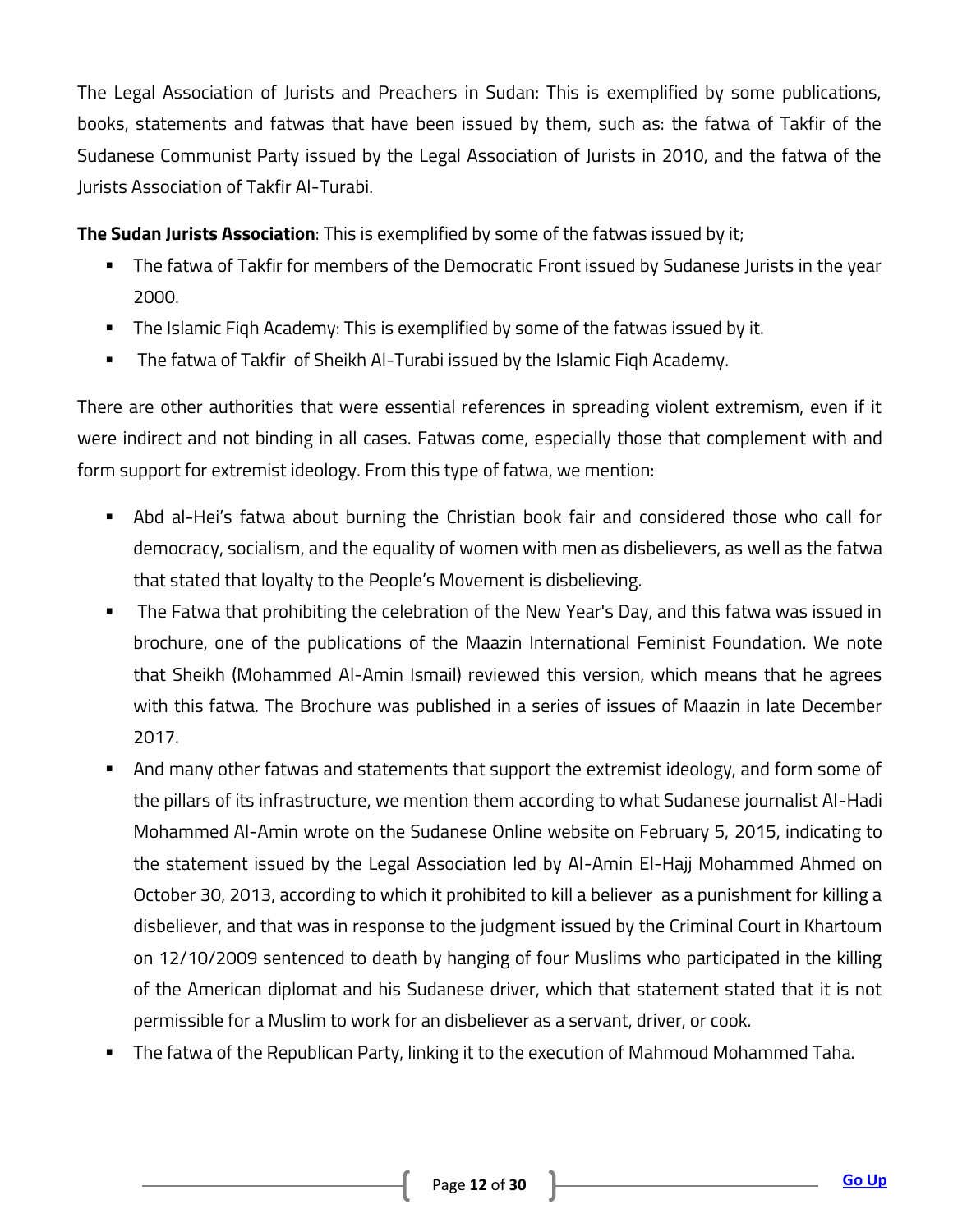# <span id="page-12-0"></span>**11. The most important questions that Islamic extremist ideology and violent extremist based on**

There are many basic questions related to the issue of violent Islamic extremism, and these questions move between private and public issues, as it relates to the individual, family and society, It starts from the rights of family members among themselves, "wife and husband" and "children and parents" until it reaches the rights of the ruler over the ruled people and the rights of the ruled people over the ruler, it is worth noting that all of these rights are not classified and do not take their sense in extremist thought, except by looking it inside the issue of the caliphate, the guardian, or the governance, this thought is its primary bet on the ruler and the guardian, because the whole matter of religion for these groups is based only on the presence of a calipha for the Muslims, consequently, there is a governance.

Therefore, fundamental questions for extremist groups often include questions: Is jihad obligatory without parental consent? Is jihad obligatory without the permission of the governor? Among their questions: What is the opinion of religion on the agreements concluded with Western countries? The issue of the Islamist of constitution and citizenship issues, the opinion of religion on the democratic system, The limits of obedience to the ruler, Governance issues, the issue of loyalty and innocence in the relationship with non-Muslims, religion opinion on joining international institutions such as the United Nations, for example, the obligatory of supporting the oppressed Muslims, Equality of the disbeliever with a Muslim and the equality of women with men, The issue of denying the abominable? Congratulating the disbelievers on their holidays and sharing their events? Allowing secular parties to operate and appear in the media? And other questions of a comprehensive nature related in some way to the questions of the modern state and society, which are questions, represent a real challenge to activist Islam in its various currents and to the secular political forces alike.

#### <span id="page-12-1"></span>**12. The spread of the concept of violent extremism in Sudan**

The terrorist operations that occurred in Sudan due to extremist ideology in the period subject of our approach (1990-2018) are inseparable from the global general movement of terrorist action before and after September 11, 2001.

Sudan has also been affected in recent years by the activity of terrorist groups that active in the regional environment (Arab and African) that have worked to recruit and attract Sudanese elements to put them in hotbeds of armed conflict, most notably: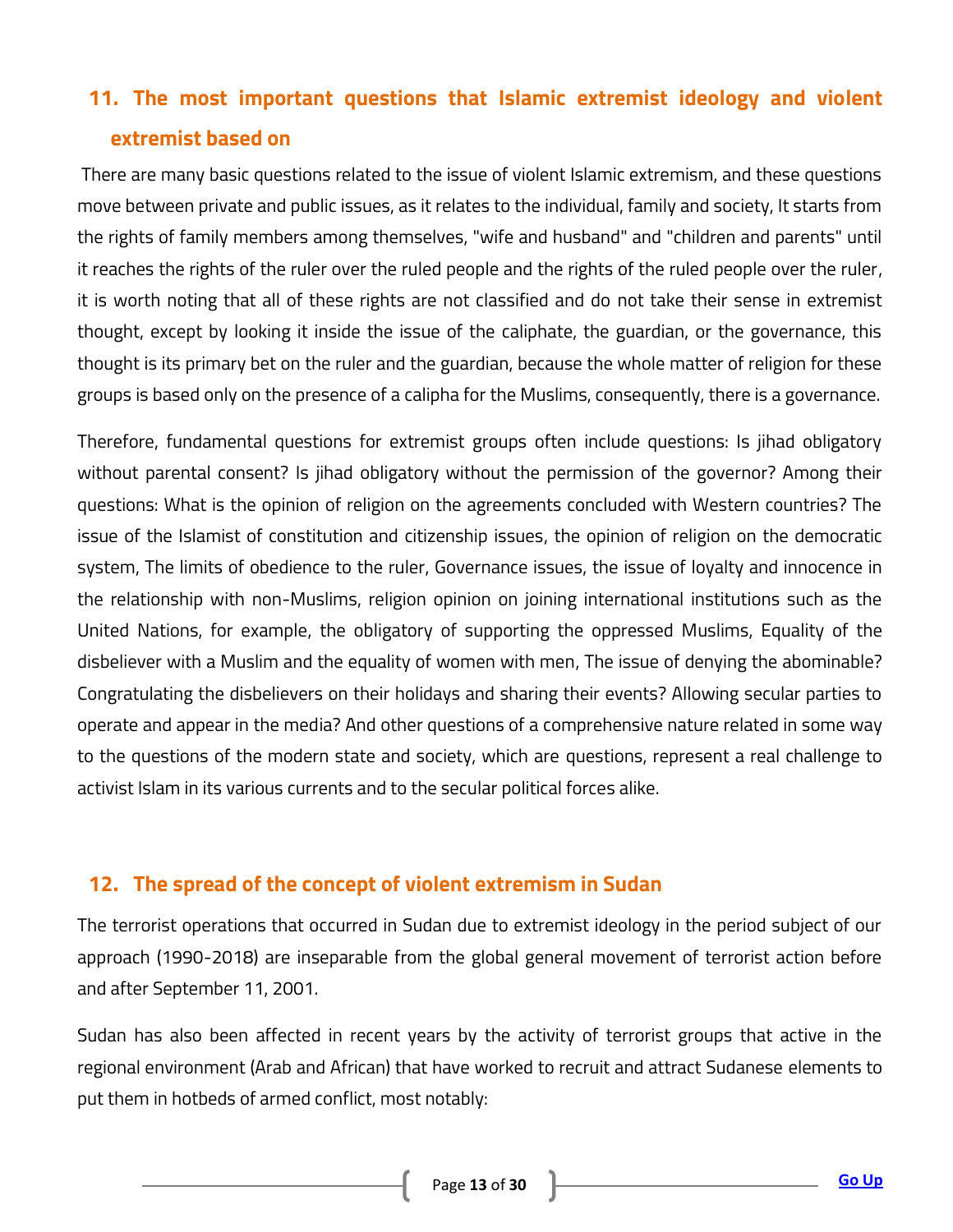- The activity of terrorist groups in Syria and Iraq; especially the activity of the Islamic State and Al Qaeda.
- The activity of the Islamic State and Ansar al-Sharia in Libya, who are working to recruit and attract Sudanese elements.
- . The jihadist salafistst current activity in West African countries; especially in northern Mali, which has become controlled by a number of armed Islamic groups such as Al Qaeda.
- The Young Mujahideen Movement in Somalia, to which a number of Sudanese joined, some of whom believed in the ideology of the Islamic movement, and some of them believed in the jihadist Salafist ideology.
- "Boko Haram" activity in Nigeria and its effects on security stability in the African region, especially its expansion in Chad, Niger and Cameroon, and the possibility of ideological compatibility with the currents of jihadist Salafist ideology and the takfiri groups in Sudan. A cell operating in coordination with Boko Haram has already been uncovered, and the head of the group, who is a Nigerian, has been arrested, according to what has been reported in some Sudanese newspapers.
- Al-Qaeda activity in the Maghreb, and its effects in the Arab and African surroundings across the Sahara, and the possibility of expansion and closer relationship with extremist movements in the Horn of Africa.

#### <span id="page-13-0"></span>**13. The most prominent terrorist operations that took place in Sudan from 1990 to 2018**

It can be said that this period, especially after the year 2005, witnessed the most important terrorist acts in Sudan, and how not! this period witnessed the formation of new terrorist organizations around the world, as this period witnessed the emergence of Boko Haram, ISIS and the Somali youth movement, and in Sudan the emergence of the Youth of Es-Salamah, the emergence of the Dindir Cell and the killers of the American diplomat and others, in addition to the Al-Qaeda organization, which was already existed.

These terrorist organizations are supported by the spread of the jihadist Salafistst ideology and its expansion in Sudan under the conditional sponsorship of the Rescue Regime, in addition to the expansion of what is known as dynamic Islam in the Arab region and in Africa, and the implementation of many terrorist operations at the regional and international level, which has formed what can be called the ground or public space to the emergence of terrorist operations in Sudan during this period. Among the important observations in these terrorist operations that took place in Sudan: It was carried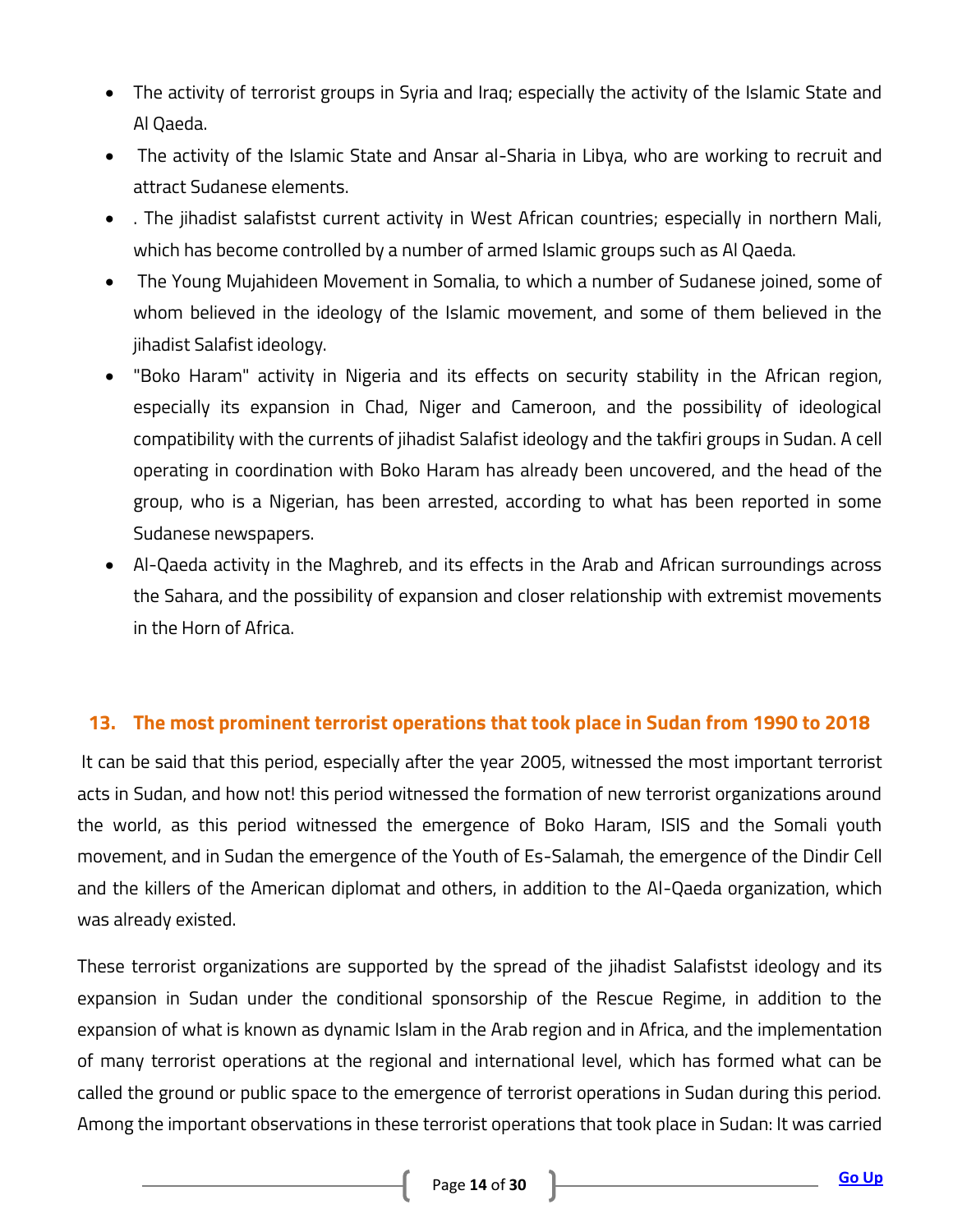out with the participation of Sudanese, some of whom returned from conflict hotspots, such as Somalia, Iraq and Syria, and some of it was done with the blessing or support of foreign organizations. In the sense that those who conducted it have organizational relations, either with Al-Qaeda or ISIS, or so they claim and that all of it - that is, these operations - did not even once target the Rescue Regime, neither in its leaders nor in its institutions. Even what the Dindir Cell performed it by attacking the police station, the aim was to take over the weapons. Also among the indicators is that most of those who participated in these operations were young people, the majority of their ages barely exceeded forty years old, and most of them belong to Salafists currents and ideological references that belong to non-Sudanese sheikhs. As for the terrorist incidents and operations that took place in Sudan, we mention:

- The incident of the armed attack launched by (Abdullah Al-Khulaifi), 1994: He is a Libyan, on a mosque of the Ansar al-Sunna group in El- Thawra District – Omdurman, after Friday prayers in 1994, which killed about 25 people.
- Operation of Camp Ten 1996.
- The operation of taking over the quarter of Camp 10 in the city of Wad Medani in 1996 by a Sudanese extremist group, which ended with the killing of all the group's members.
- The Abu Bakr al-Siddiq Mosque operation in El-Jarafa 2000, which carried out by Abbas al-Baqir Abbas in 2000 in a mosque for the Ansar al-Sunna al-Mohammadiyya group, north of the city of Omdurman, about 20 people were killed and more than 40 people were injured in the mosque, and the perpetrator of the operation, who was refused to surrender was killed by police bullets.
- Operation of Es-Salamah 2007, a group that was preparing to carry out terrorist operations targeting state institutions and the foreign presence in the country, 72 members of the group were arrested, some of the group members participated in the Dindir Cell in 2012, and others from the group participated in the assassination of the American diplomat in 2008.
- American diplomat Granville and his Sudanese driver Abbass 2008 killed on New Year's Eve 2008. The American diplomat "John Michael Granville", an official at the United States Agency for International Development (USAID), and his Sudanese driver, "Abd al-Rahman Abbas", were assassinated by a group that included five Sudanese who are classified within the current Jihadists in general, some of them were members of the Sudanese Islamic Movement; One of them was even an officer in the Sudanese Armed Forces. The plan of this group was to take action against American targets, and they chose zero hour on New Year's Eve. After the assassination of the American diplomat and his driver, the security agencies were able to arrest the perpetrators, and four of them were sentenced to death by hanging, the fifth was sentenced to prison, and he was released after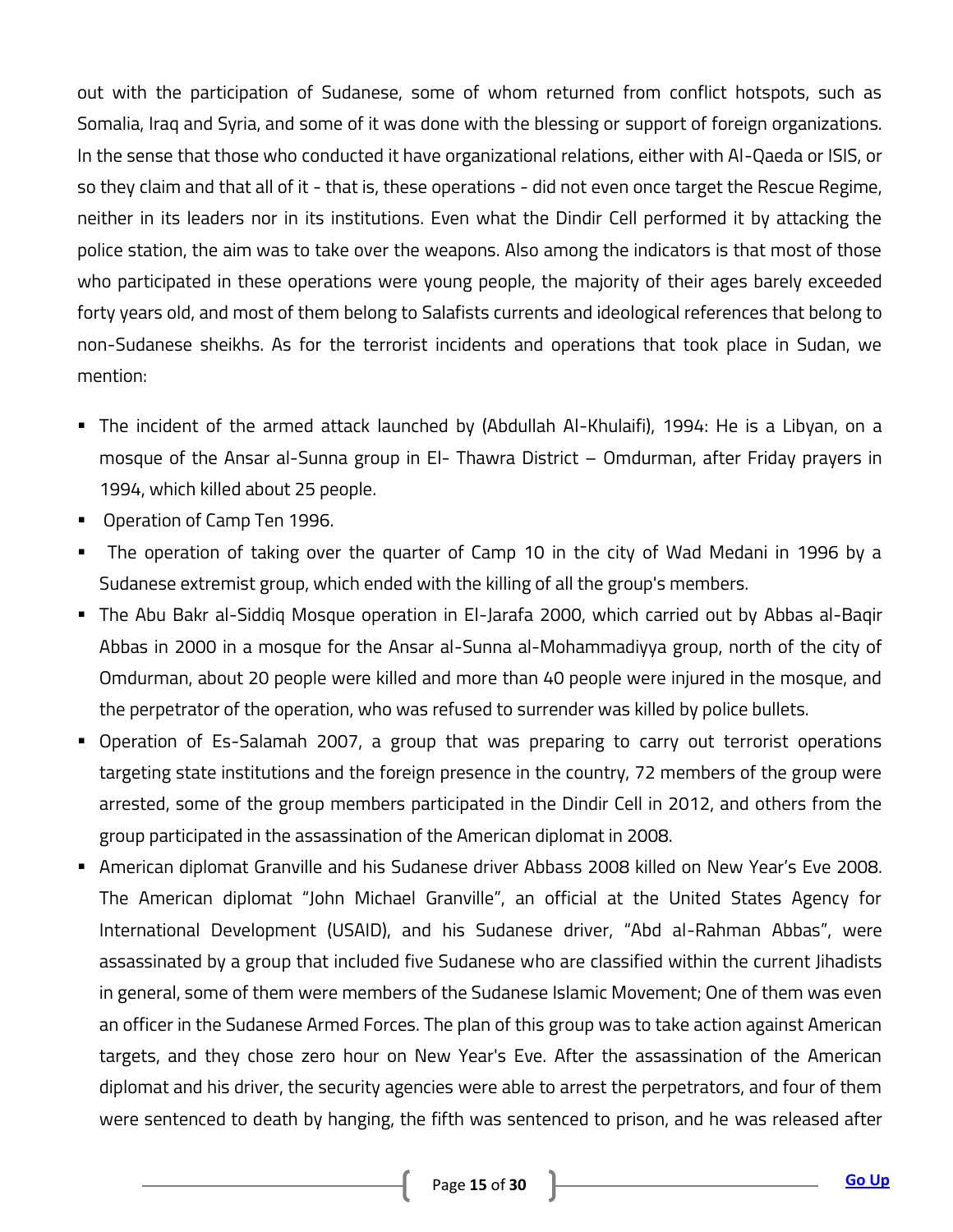completing the period. The four persons sentenced to death managed to escape from prison in June 2010, and a police spokesperson said: "The four convicts escaped through the prison's "sewerage system" late on Thursday evening, and then exchanged fire with the police, before fleeing in a car passed a checkpoint in Omdurman, west of Khartoum, Friday early morning. The escape of the convicts, for which photos were published, which were recorded from inside the prison, indicated the involvement of Sudanese officials in facilitating the escape from inside the prison, and some reports indicated, through a similar escape of 23 people belonging to Al-Qaeda in Yemen, to the possibility the incident is relating to Al-Qaeda organization through powerful official in the government. The Sudanese government managed to arrest one of the convicted persons, (Abdul Raouf Abu Zeid), who is still in prison until now, while two of the group were killed in Somalia, one of them was killed by bullets from the Mujahideen Youth Movement in Somalia, according to Abd al-Raouf Abu Zaid in an interview with the Sudanese newspaper Al-Rai Al-Aam, published on March 6 and 7, 2018, and the fourth of them, as the same testimony stated that he is still fighting in Somalia.

- Attacks on the birth celebrations 2009: Confrontations with white weapons took place between the Al-Takfir and Al- Hijra group, and among them were foreigners and worshipers in the mosque of the quarter of"al-Asheir" in the city of Wad Madani, due to the citizens' celebration of the Prophet's birthday, which the group of takfir and Al- Hijra considers it as novelty and disbelief. In the same year a terrorist who was carrying a white weapon attacked the worshipers at a mosque in Al-Nasr 40 neighborhood in the city of Wad Madani, and he was arrested.
- **Inauguration of the Sudanese Communist Party House in AI-Jareif, west, Khartoum: On the** Sudanese Online website, the Sudanese journalist Alaa El-Din Mahmoud, wrote briefly, that: (A number of masked armed men attacked the Sudanese Communist Party's house, which inaugurated on Thursday, in the Al-Jareif west district, Khartoum state, and the attack took place following the completion of the ceremony held by the party. Leaders of the party branch in the region reported that the party's youth confronted to the terrorist attack and were able to capture them and hand them over to the police, who promised to perform the necessary procedures and protect the house at every activity of the party. And in clear support for the attack, Sheikh Mohammed Abdul Karim attacked today, during Friday prayers, the establishment of a house for the party, saying: (This house is a den of atheism, immorality, disobedience and sin, and he said that the Communist is a disbeliever even if he prays and fasts, and calls for not to marry them ...).
- Kassala Mosque terrorist incident: Citing from Al Jazeera "live broadcast" and the Anadolu News Agency: On March 28, 2018, the Sudanese police reported that a man carrying a knife attacked worshipers in a mosque in Kassala city in eastern Sudan, killing two people and five others were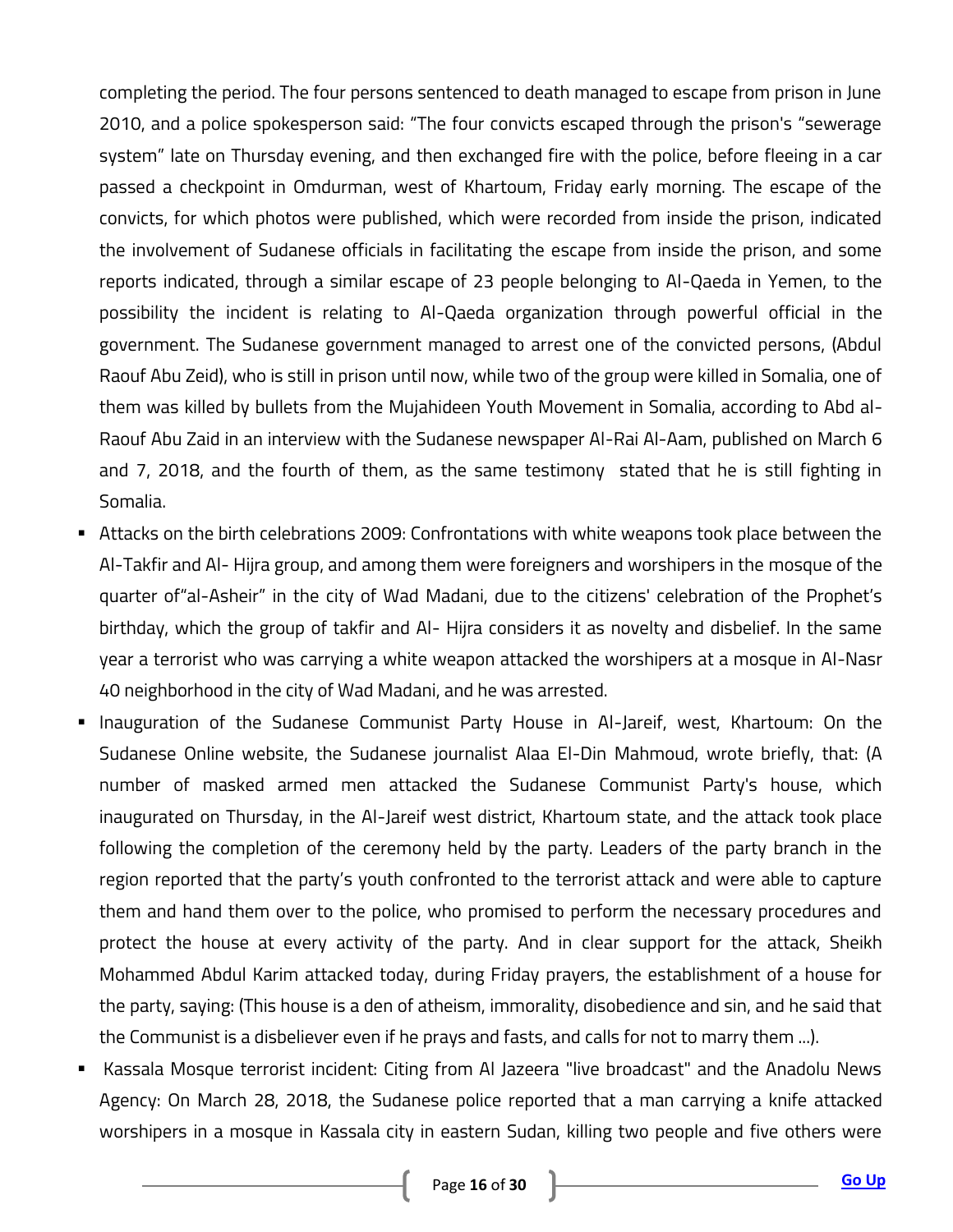wounding yesterday, Tuesday, before the worshipers killed the attacker as well. The Anadolu News Agency quoted from the Director of the State Police, Major General Yahya Al-Hadi, as saying that the "extremist" tried to make a speech after the evening prayer on Tuesday evening at a mosque in a neighborhood of Kassala city, however, the supervisors of the mosque refused to him to do so. He added that the attacker pulled out a knife, killing the Imam of the mosque and one of the worshipers, before the worshipers killed him while trying to stop him from attacking them.

 Dindir operation 2012: It was planned and implemented by a cell formed of young people, the eldest of whom is only a little over thirty years old. A member of the cell reported: "The initiative originally came from brothers who had experience in jihad work in Somalia, and our idea was to train in preparation for going to Mali or Somalia, after much thought, the Dindir region was chosen for securing reasons, as a place for camp and training. Then some disagreements occurred in the group when some of them said it must to fight the Sudanese government, indeed, the police station, which is located kilometers away from the Dindir Park, was attacked, killing a policeman and a member of the cell, and after the security agencies arrested the members of the cell, which their number was 32 members, to be subjected to trial".

Hatem Akareib, one of the leaders of the "Saihoon" Movement, said about the identity of the cell members "that they are the victims of the Sudanese Islamic movement's disagreements in the famous articulation that occurred between the pillars of the ruling regime in 1999," indicating that they are "brothers and sons of leaders in the Islamic movement, and that the precarious political reality in the country and the betrayal of covenants and charters, that is what led them to this path, so that ultimately ends with this cell to settle the matter related to the private right with the family of the murdered policeman, and then enter into what is known as "intellectual treatments" that began with this cell, and with others, with the participation of a group from specialists in Sharia sciences and Islamic thought, and we will elaborate more about the cell and intellectual treatments later.

#### <span id="page-16-0"></span>**14. Case Study: Dendir Cell**

The Dindir Cell represents a model for study, as it is one of the most powerful extremist and terrorist organizations in Sudan, for several reasons, the most important of which are: the regional and international relations and connections of the cell in terms of thought, organization and financing; in addition, the cell represented a continuation of the goals of the Es-Salamah Cell group, and of the group that assassinated the American diplomat John Granville, the last reason is the planning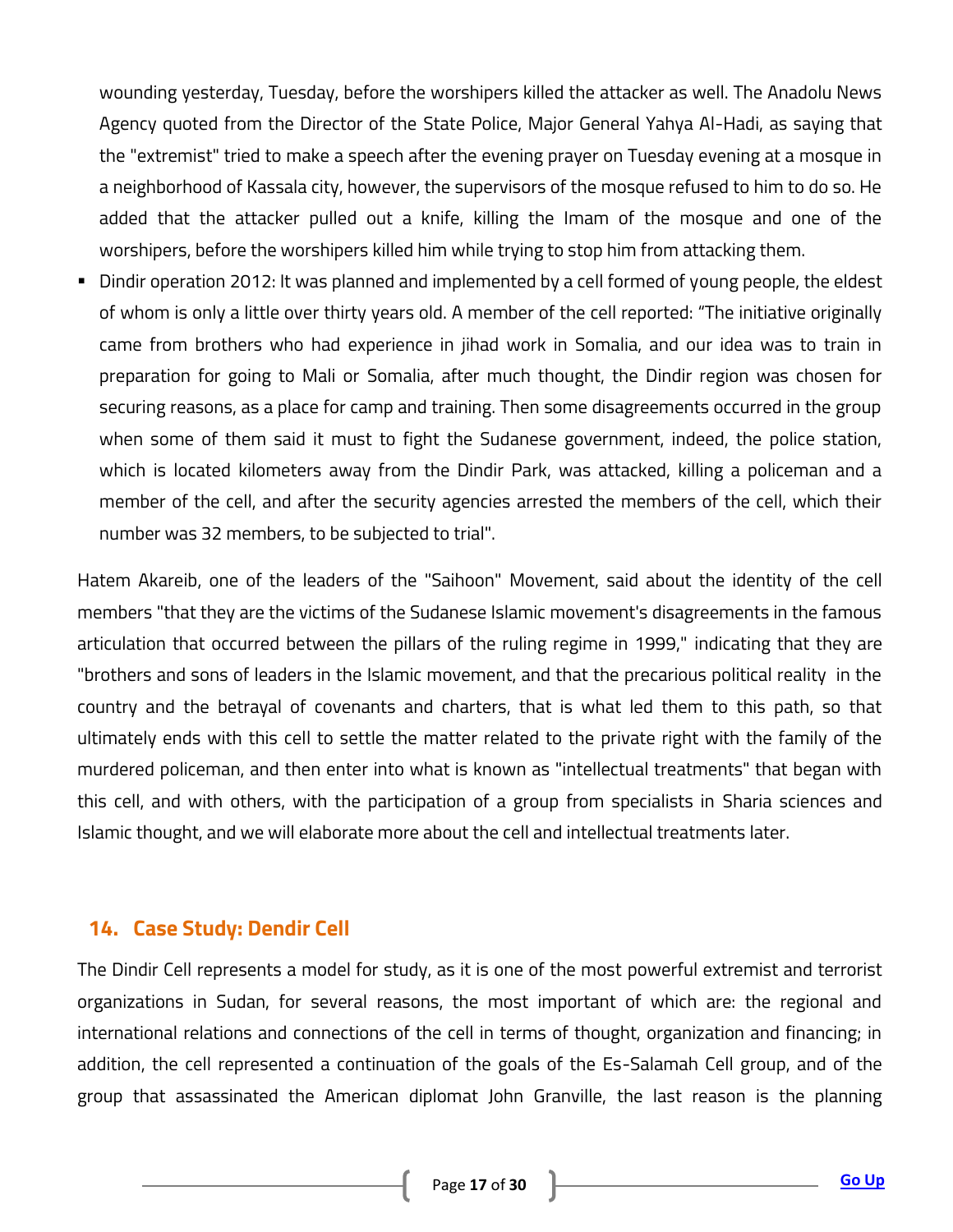capabilities and the use of technology represented in the quality and quantity of devices that were controlled upon arrest.

# <span id="page-17-0"></span>**15. About the cell:**

The youth usually constitute the majority in most of the extremist currents, and the case of the Dindir cell is no different from that, as it consists of young people who, in general, embrace what is known as the Salafistst thought, which generally falls within the circle of jihadist Salafistst thought, as the Salafistst jihadist currents that adopt armed work is many, and there are many disagreements among them, so it is not possible to simplify the attribution of the Dindir cell to the Islamic State, to al-Qaeda, to Ansar al-Sharia, to the Mujahideen Youth, or anything else. The Dindir cell meets with all of them in many ideas and situations.

# <span id="page-17-1"></span>**16. Intellectual Reference**

The majority of cell membership is influenced by Salafist thought more than that of the Muslim Brotherhood. The books that were most influenced by them are the books of the Jordanian (Abu Mohammed al-Maqdisi), such as his book "The Clear Reveals in the Infidelity of the Saudi State" and (Mohammed bin Abdul Wahhab) books. However, what should be mentioned here is that extremist ideology, as a globalized phenomenon, he was able, vigorously, to publish books and thesis and deliver discourse, especially on the Internet, and to form what can be called a coherent intellectual system, and he was able to construct a discourse that became able to form a great challenge to what is known as the moderate thought; However, this organization does not stop only when writing religious books dealing with jurisprudence, Sharia politics and other Daawa issues, rather, it goes beyond that to authorship in the fields of media, intelligence and military work, political fields, theories of revolution and change, and literary fields such as poetry and messages literature.

An example of this is the book "Security and Intelligence: A Legitimate Vision," written by the Egyptian Mohammed Salah El-Din Zidan, "Saif Al-Adl." Ayman al-Zawahiri's thesis, which is entitled "Raising the flag of Islam: A thesis in the correlation of governance and monotheism," and other books, thesis and discourses, by authors, preachers, and military personnel, of different nationalities belonging to this or that extremist organization, although the conflicts and differences between them that reach the point of fighting, as well as between al-Qaeda and ISIS, for example, but the common among them is still great, and their intellectual resistance requires a great cognitive and planning effort, due to their abundant production and their great ability to promote this production and make it accessible to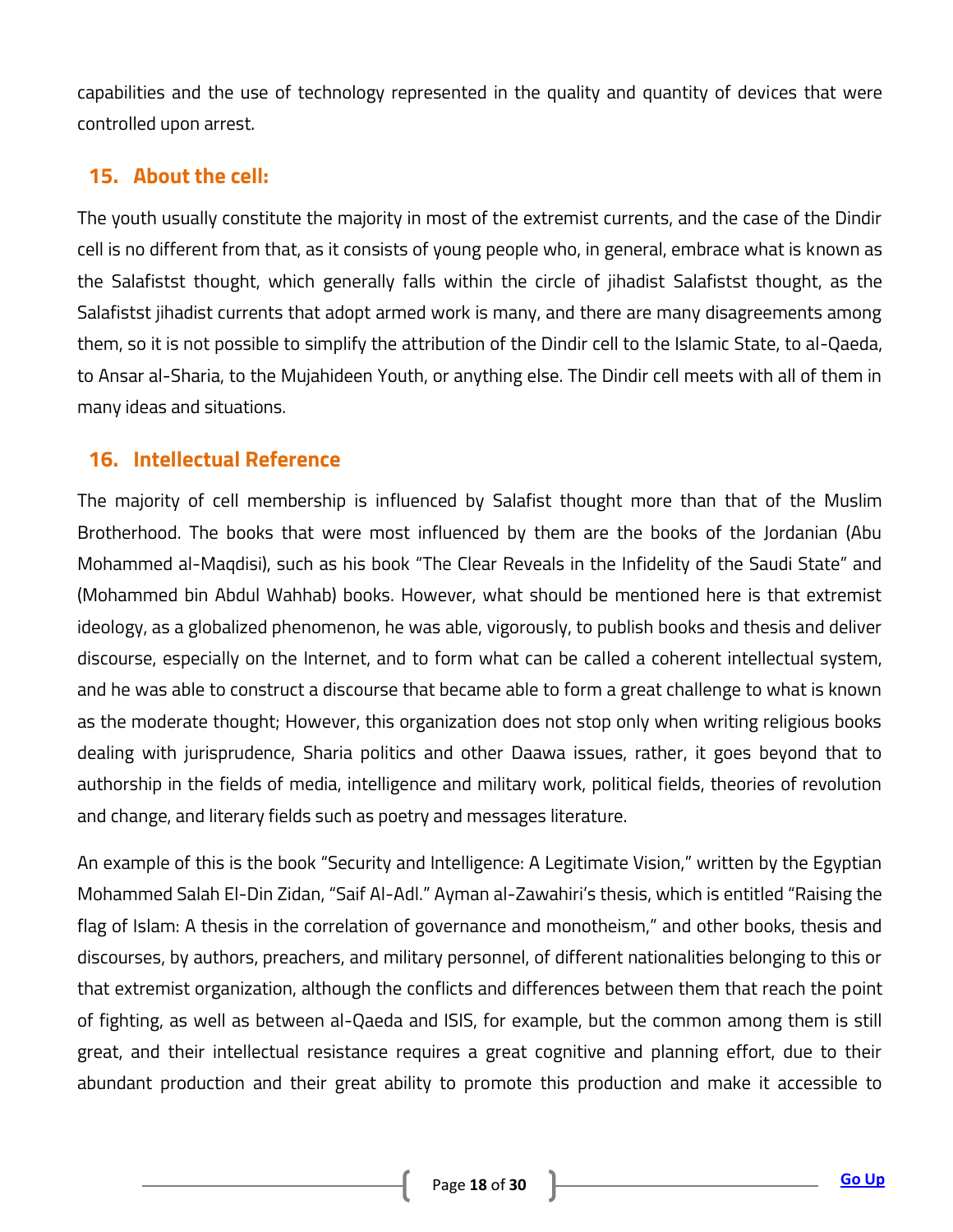everybody without much hardship. Therefore, it was not surprising that this production, with its legitimate, organizational, military and intelligence levels, was shown in the work of the Dindir Cell.

What can be noted here, is that these extremist organizations; Among them are the Es-Salamah group and the Dindir cell, although it adopts the Salafistst ideology and expresses the hostility of Western civilization, and believes that the ideal model, in sociology, economics and politics, is what was represented by the experience of the Elmadina-state, and the experience of the Rashidun Caliphs. We also believes that religious knowledge in jurisprudence, interpretation, hadith, and what is known as legal politics is represented by the scholars of the Salaf (ancestors), it faces, with absolute ferocity, all attempts at renewal and Ijtihad (diligence). However, we find that it has invested heavily in the achievements of contemporary civilization, that is, the achievements of what is known as modernity, not only in the fields of communication technology, rather, it is in the fields of sciences, such as the natural sciences "physics and chemistry", psychology, media sciences, intelligence science, and management sciences. Among the leadership of these organizations and their multi-national membership those who have been educated in the institutions of modern education, in all its types and fields, to the extent that this is considered one of their most important features and one of the most important sources of their strength. Perhaps the reader will remember here, my indication to the necessity of looking at this phenomenon at one of its levels, as it is a manifestation of modernity with its inclusiveness and violent concept, which rises to a centrality that marginalizes and is hostile the diversity and difference.

# <span id="page-18-0"></span>**17. Logistical Issues**

The cell carried out a military operation, which was the attack on the "Qalqo" police station, killing one of its members, wounding four others, in addition to seizing the weapons that were there, the police also managed to kill a member of the cell. This operation would not have taken place without sufficient logistical support, includes money, means of communications, transportation and tools for implementation such as weapons and explosives. The pressing question here is, "How were these young people able to provide this support or important logistical issues?"

To answer this question, it is necessary to refer to what can be called "general Islamic values," by which we mean the values of a moral and ethical nature, which are not expected when granting a direct financial return, such as the values of solidarity and cooperation, consolation and advocacy, patience and sacrifice, asceticism, altruism, spending, and providing advice and counsel and others.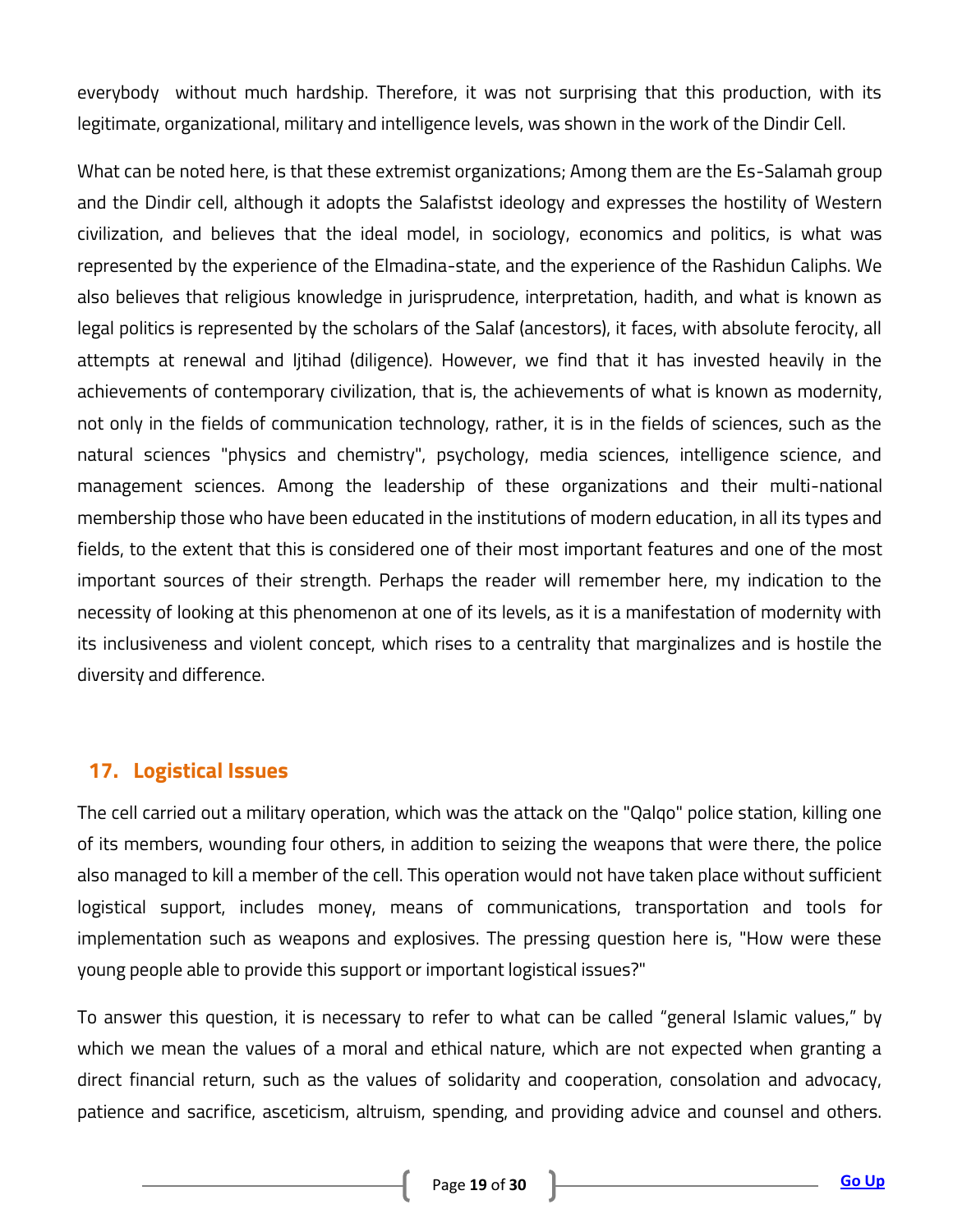These values although what they constitute as a hidden source of the soft power of extremism, but most of the studies of extremism carried out by Westerners and secular Muslims do not pay much attention to it, perhaps because they, like the people of activist Islam, are preoccupied with the question of the relationship of religion to the state and human rights questions, and they neglect or forget the question of the relationship of religion to man, and the question of the relationship of religion to society. These values that Islam promotes, and which can only be effective in a process of space of tolerance, stability and security, these values with a long-standing history in Muslims societies, represent what can be called "soft attribution" of extremism, as it has been able to provide most of the logistical needs such as money, shelter, means of transportation, communications, weapons, explosives, and safe homes. The extremist groups have invested in these values, with or without the knowledge of the investing parties. In a society like the Sudanese society or other Muslim societies, you find someone who provides you with a service, whatever it is, without even knowing who you are. We note here that the Es-Salama Group and the Dindir Cell have benefited greatly from this value, in addition to their known cadres; they used their families, relatives, contacts, and secret cadres in matters of sheltering, disappearance, and traveling outside Sudan. It is no secret to the reader that the extremist organizations are based on an intellectual and organizational structure formed by the basis of an "intelligence mentality", among which (the Dindir cell) was able to work through cross-border networking, it has been proven that the Es-Salama group and the Dindir cell have relationships with some enclaves of this Internationalism movement. These organizations do not hesitate to reach their strategic goal, which is represented in fighting the "disbelievers," represented by "the Crusaders and Zionists, who supports them, where they have arrived and where they are." As the basic principle in Sharia is, in the words of Ayman al-Zawahiri: "Permission of the killing and the money of the disbelievers, except with peace, safety, or covenant, because the enemy's home is a battlefield, a house of looting and a house of permissibility" he mentioned this in his book (The Exoneration: A Message in the Exoneration of the Nation of the Pen and the Sword ... from the deficiency of the charge of impairment and weakness), p.208. These organizations do not hesitate in networking with arms dealers, smugglers, bribes, and forgers, and does not hesitate to fall into prohibitions, such as using lies, deception and forgery, do not hesitate of falling into taboos, such as using lies, deception and forgery. In all of this, it has its legal references, whether from the traditional jurisprudence record or from modern fatwas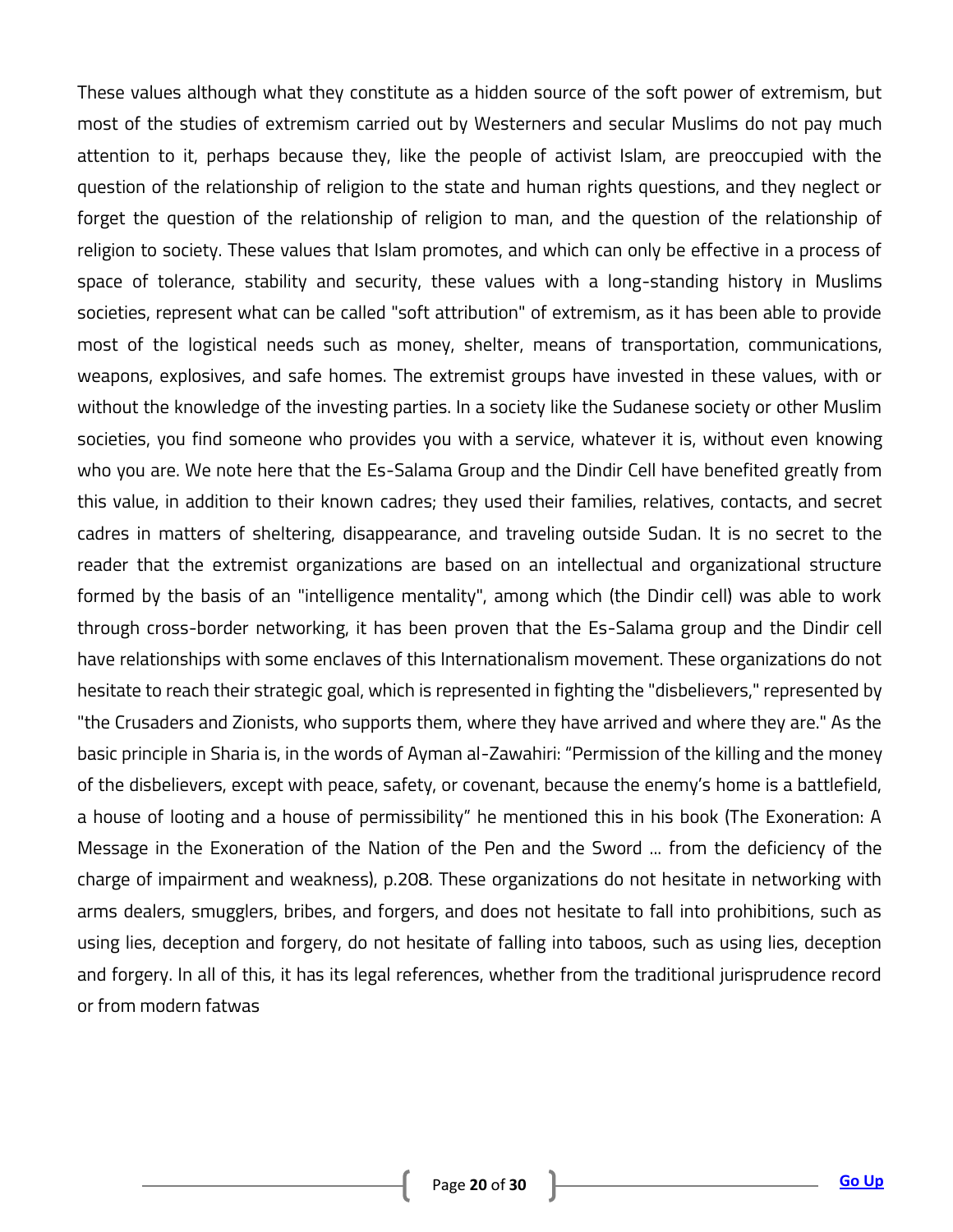#### **Money, equipment and hardware**

Based on my reference to the nature of extremist organizations, including the Dindir cell, in addition to what was reported by the cell's member, and some of what was stated in the newspapers at that time, then some information that I got from "official authorities" I do not feel astonished, and I do not surprise that all this hardware and all these equipment are among the cell's exhibits after it have been captured by the security agencies, and if it indicated anything; rather, it indicates the power of this cell, the diversity of its networks, and its superior ability to conceal and secrecy.

Regarding money, my interlocutor mentioned to me, who is a member of the cell: Some of the money they got after one of them sold his own vehicle as a donation to accomplish what they sought to achieve, and others came in the form of contributions from all the members of the cell, in addition to the sums they received from Somalia, and they do not have much information about them. We note here: Firstly, this desire to spend from all the members of the cell that arrives to donate the private vehicle, which is equivalent here to the horse, and it is an act if it indicates something; it indicates to the sacrifice and giving preference to fighting than other deeds.

Secondly: The size of the equipment and hardware, as we will see, its cost appears to be much greater than the money that was mentioned, which means that there are other funds that have not been disclosed, and this is more likely to me, and I do not exclude that the payers are some known personalities, such cell must have fosters outside and inside. For example, with regard to equipping the camp, we find that one of the group members bought an electric generator, and also bought 3 GPS devices. In the armament, the group bought 18 pieces of Kalashnikov, and two (2) pistols 9 mm, 1 pistol 8 mm, 1 "home industry" grenof, 1 pistol shotgun, and 2 pieces of granite. In the explosives, about 9 kilograms of nitrates were seized in the camp, along with electrical circuits and thermal bolts. Although the cell has a number of engineers and specialists in chemistry; however, the cell did not initiate explosives preparation during this period. Of course, the cost of transportation, communications, and the camp daily needs such as eating, drinking, etc., in addition to the cost of laptops, the cost of what we do not see, and what we should not know are added to the cost of the equipment.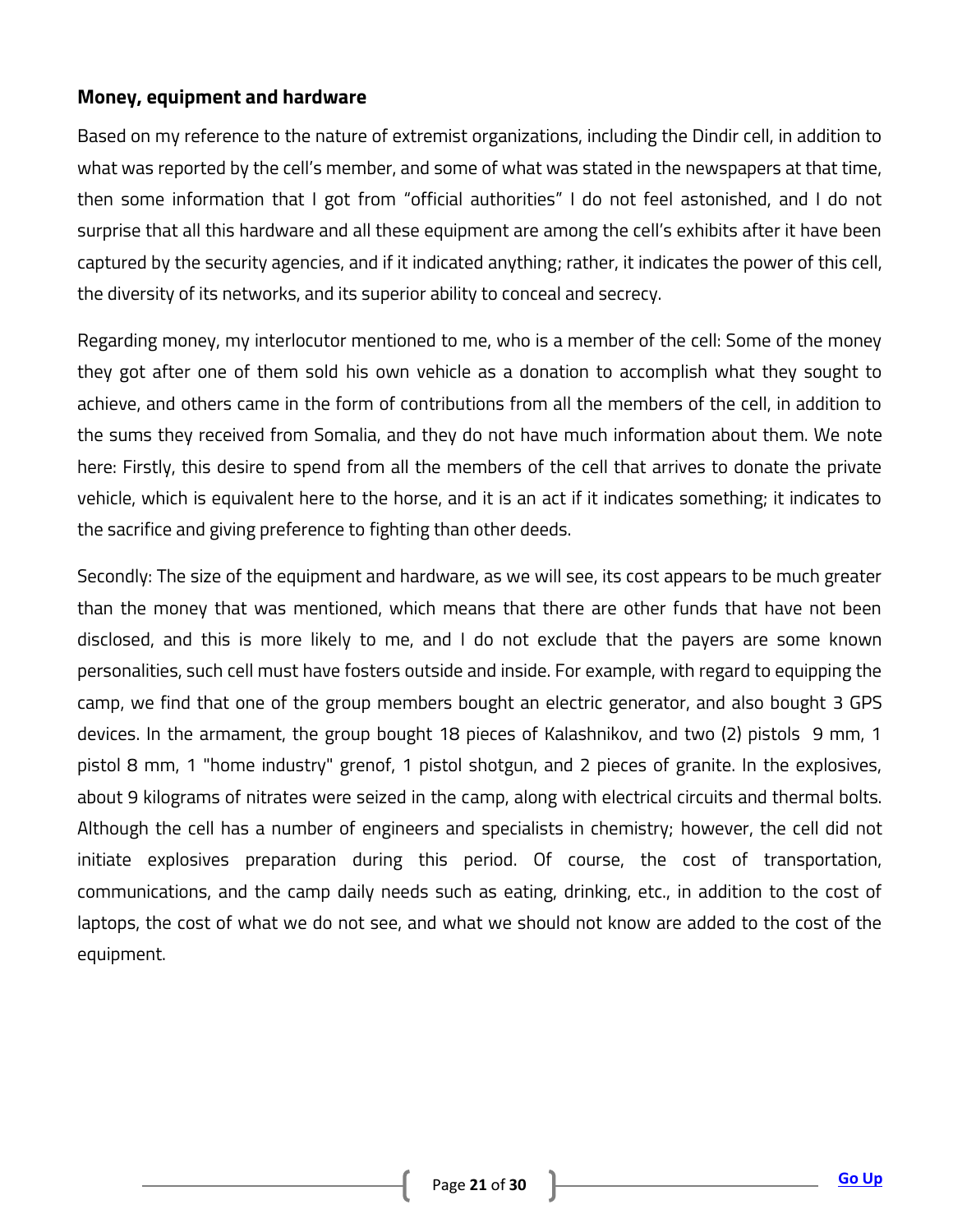# <span id="page-21-0"></span>**18. General conclusions**

I reached these general conclusions through the information available to me from my spokesperson (cell member), my friend returning from Mali, and from "some official bodies," and from what was written in newspapers and websites about the cell. The conclusions are:

- There are secret cadres, difficult to detect, who play very important soft roles, such as attracting finance, facilitating some communications, and providing housing.
- The cell used code names for its cadres, as it used methods of concealment and camouflage even on some of its members.
- The noticeable thing about this cell, which still needs analysis and interpretation, is its interference with the Es-Salama group, and with the group that assassinated the American diplomat, although some of them were interviewed in what was known as intellectual treatments, and announced that he abandoned this ideology; nevertheless, he participated in the operation of the Dendir cell.
- The presence of the external dimension and this is more clearly evident in the funding and establishing of the cell, and in the questions and issues that the cell based on.
- The cell used more than one name to express itself. It is once "men around the Prophet" and once "Ansar al-Sharia in Sudan" this indicates an awareness of what the name can play in camouflaging, and in promoting the idea and making it more acceptable.
- Most of the cell's members are related to the Salafistst currents and the Salafistst sheikhs, and few of them were influenced by the thought of the Sudanese Islamic Movement.
- One of the very important observations, which deserve contemplation and analysis, is that all the members of the cell, without exception, belong to what has become politically known as the geographical north, which includes the states of the River Nile, the Northern state, Gazira and the East, as we did not find even one of them from Darfur or Kordofan or even from Sennar or the Blue Nile, and most importantly of all this; That 23 of them live in Khartoum State.
- Some of the cell's members are those who have memorized the Holy Qur'an, and some lead (Imam) worshipers in some mosques in Khartoum State, also they are university graduates from different colleges, such as engineering and medicine.
- I noticed that the age of the cell's members at that time until 2012 ranged from 20 to 47 years distributed as follows: (Those who born in 1965 to 1978 they are 3 persons, those who born in 1980 to 1989 they are 23 persons, those who born in 1991 to 1992 they are 4 persons). The members of the cell at that time ranged from 22 to 32 years old, there was who 20 years old was, and there was who 47 years old was.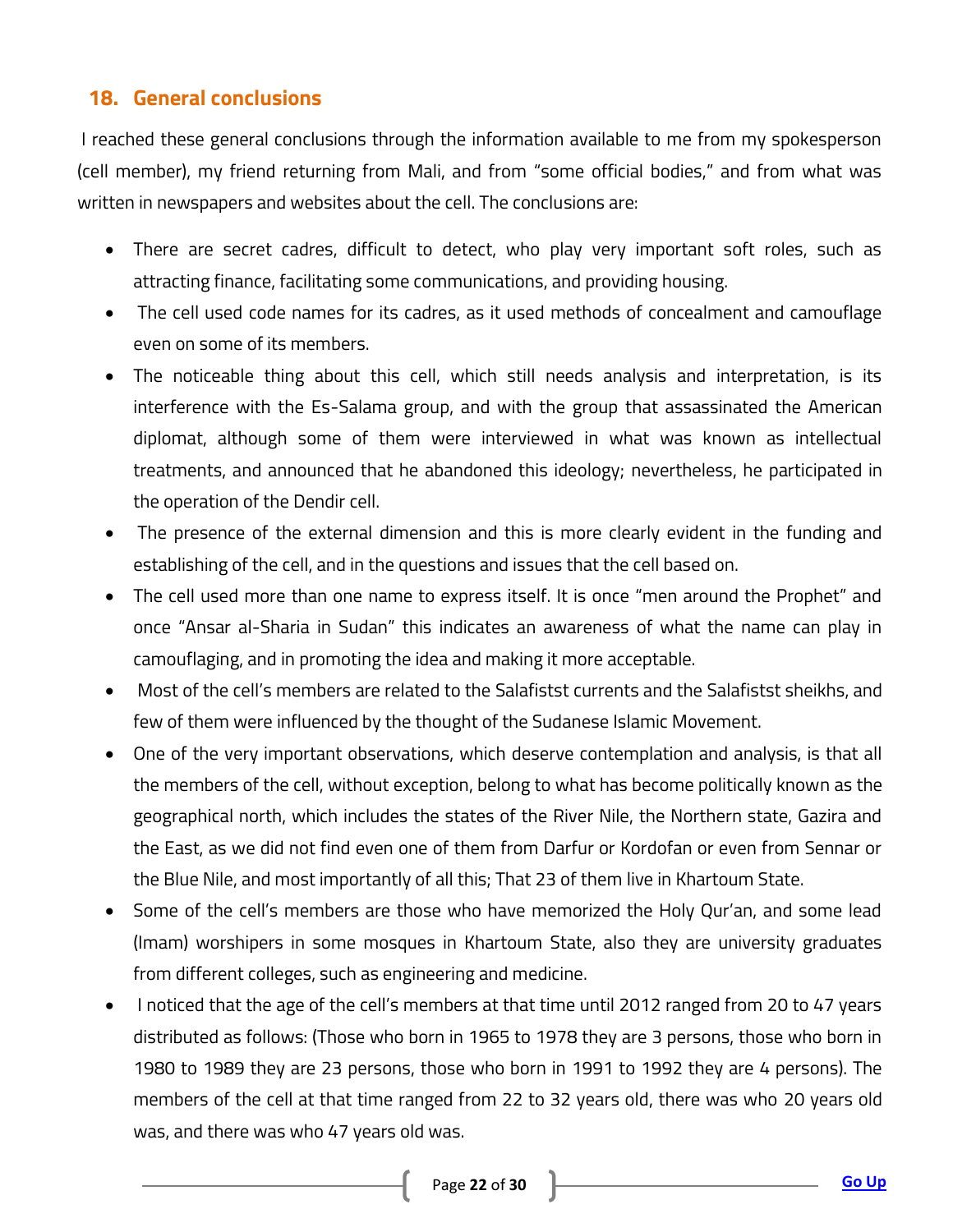With emergence this cell and the Es-Salama group, appeared in Sudan for the first time what was known by intellectual therapies, it is an experiment that needs study and analysis.

Finally, I conclude this general illumination with what was stated on the Nilein website, dated July 25, 2013, under the title: (Dindir Cell ... Security and Intellectual Challenges before the Terrorism Court). It came: "After the Criminal Investigations Prosecution completed the investigation and transferred the case file to the judiciary to adjudicate. In this file, which has exceeded one hundred and fifty pages, the prosecution has previously brought charges that carry the death penalty for 30 of the accused in the events of the Dindir park, and the authorities had arrested them, and charged them with charges related to participation in premeditated murder and looting, and the use of clothing and Military batches, unlawful training, stirring discontent, incitement to commit acts that disturb the order, and incitement of hatred against the regime, in addition to forming criminal and terrorist organizations and violating articles (65,63,62,60,69,175,21,130,139) of Criminal Law (5/6) of the Anti-Terrorism Law and Articles (7/11) of the Law on Protection of Wildlife, and Article (26) of the Weapons and Ammunition Law. On my part, I refer, and based on the previous source (the Nilein website), the accusation was dismissed by the prosecution for the special right, and this is because the guardians of the victim's waived their right to retribution in the case. Therefore, whereas the accusation was dismissed after the assignment, and after reviewing and implementation of Article (58) of the Criminal Procedures Law of 1991, and after the period the accused had spent in prison, the prosecution decided to release (23) members of them.

#### <span id="page-22-0"></span>**19. Case study: Sudanese students joining the Islamic State "ISIS"**

In the past two years, the issue of students' travel to ISIS and their recruitment at Mamoun Humeida University, which began in March 2015 when nine male and female students suddenly disappeared, then announced their travel to Iraq and joining the Islamic State (ISIS), and then the next wave included 12 female and male students in June of the same year, the total was about 21 male and female students in less than four months. One of the strange paradoxes was that this happened in the University of Science and Technology, which includes the majority of expatriate students, and it is a university which is free of political activity or ideological orientation and the university is free of any political activity, and there is a religious association, which was the place where the students recruitment/ attraction process began. Although the university has a number of colleges, but most of the students who were recruited were from the Faculty of Medicine, and the only explanation for this is the need for ISIS to technicians to rebuild the country after its declaration and the need for doctors.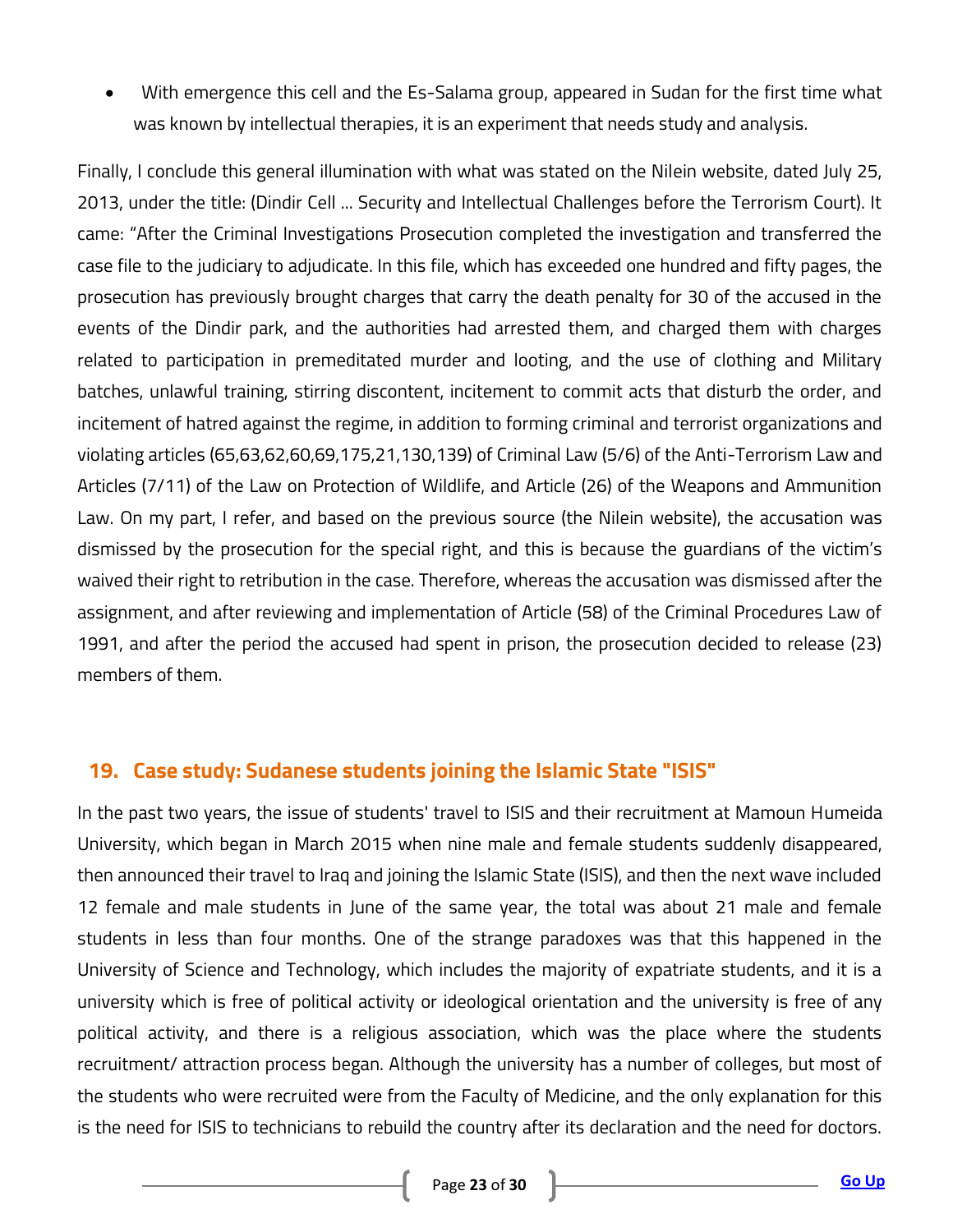The other factor is that students hold non-Sudanese passports, which facilitated the transport and movement of students, also there were social relations and kinship relations among the students, which confirms the importance of peer relations and influence and it impact on the attraction process, as most students are in the same age range that seeking adventure, the psychological and social factor is great importance in the process of studying the issue of recruitment/ attraction. As well as most of the students grew up in the West - which leads to thinking that they were saturated with liberal values, freedom and pluralism, but that was not the issue. Most of them had limited knowledge of religion and religious discourse, and it was immature, so their recruitment process was easier. The recruitment was carried out by a Jordanian student of Palestinian origin. The case of ISIS in the university was circumstantial, and it was not repeated again. The number of women in the first group was greater than the number of male students. There are a number of students from other universities who joined ISIS, as the Minister of Interior announced that (70) Sudanese students had joined ISIS, and other groups went to Libya, Mali, and Somalia, but they did not exceed 174 female and male students.

In addition to students in Sudanese universities, the issue of the Sudanese students and young men and women in the Diaspora is a primary goal of extremist and Salafistst radical groups in the West. There are examples of mosques and groups that have influenced on the recruitment of a number of young people to ISIS and terrorist organizations. There are a number of questions about the Daeshi case, and is it related to the state of violence in Sudanese universities and its main causes? The main issue is that extremism does not happen by accident, but it is taught and developed through the environment and socialization, the educational curriculum are also filled with extremist discourse at all school levels, in the absence of tolerant religious discourse and criticized currents in religious thinking. Violence in Sudanese universities has an ancient history, and there is known events. However, the nature of the conflict and its weapons in the universities has changed since the beginning of the Islamic regime, in the sixties, it was limited to student struggle within universities, and the methods used in violence were limited to student groups, as for the nineties, it has become one of the main means of political control, especially in light of the presence of the opposition abroad, during the time of Alliance, and it became a means for the authority to control the student movement and its influence on the political movement, which changed the weapons and tools of violence, as well as being a focal point for attracting for the fighting in the south, the "Mujahideen" and the Popular Defense (which was based on students) with all the academic privileges that the "Mujahideen" students enjoyed and the establishment of jihadist units in universities, which led to the transformation of political violence and war as a weapon of suppression the student movement and comprehensive political treatments, and this is seem clear in the targeting of students from Darfur and the brutal treatment in detention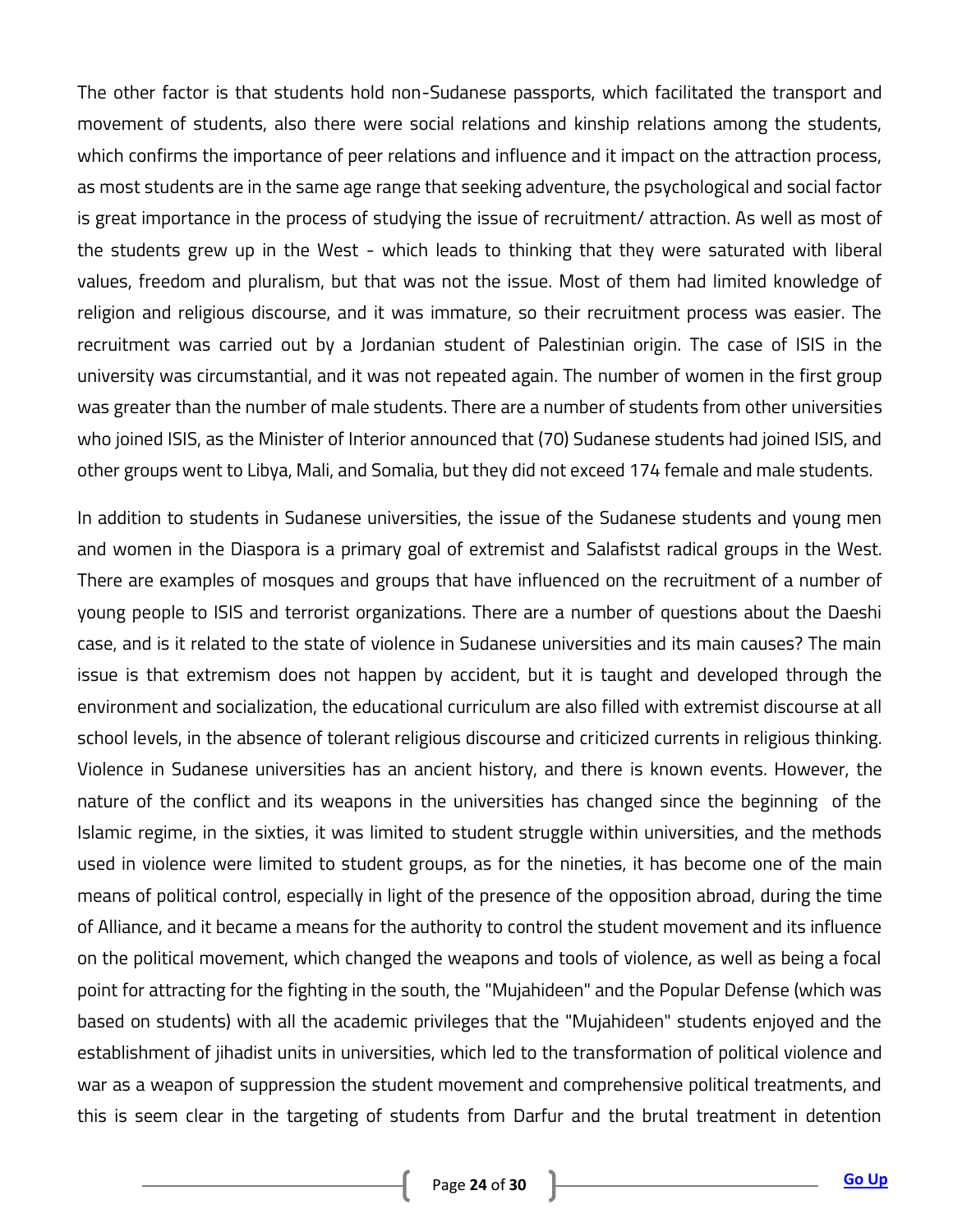facilities, which led to the changing of the weapons and the nature of the student struggle to lose its peaceful character.

For example, violent training within student organizations was occurring with less acceleration. Now, it has become more rapid and violent incidents have dominated student struggles within the university, and have led to serious results, including ceasing most student unions, depriving students of the trade union system, increasing the number of assassinations in student sectors, and the assassinations and violence incidents passed without real accountability, the result was also the removal of the student sector from its effectiveness in the political movement in Sudan. This phenomenon, despite its seriousness, did not find a real study, due to the absence of the independence of universities and higher education.

Despite the decline of the issue of ISIS attraction in the University of Science and Technology and its circumstances, but question is still on the table, does the number that went reflect the natural tendency that exists in our culture and our conscience, and this, perhaps because it did not find a sufficient number of extremists to attract students, if the comparison is made to Tunisia despite the difference in the intellectual and political development between the two countries. There are 8,000 women and men Tunisians who have been recruited to ISIS, and this is a situation that needs to study the causes of attraction and the tendency for extremism, and the causes and scenarios of extremism in light of the economic and political changes in Sudan and the region.

# <span id="page-24-0"></span>**20. Sudan's efforts to combat the phenomenon of violent extremism**

Sudan's efforts have moved in different tracks that help to combat extremism and terrorism, these tracks, in their entirety, express military, and economic, intelligence, and security, diplomatic and intellectual efforts. The report deals with two types of efforts: the first is the efforts of civil society, political forces, and democratic forces, and the second is governmental and semi-official efforts.

# <span id="page-24-1"></span>**21. The efforts of the government and semi-official agencies**

The careful observer, insofar as he cannot deny that there is terrorism and violent extremism in Sudan that cannot be missed, he also cannot deny that there are governmental, semi-governmental and civil efforts to combat extremism in all its forms, and to combat terrorism. However, what cannot be overlooked or not mentioned is that the government's efforts cannot be viewed in isolation as they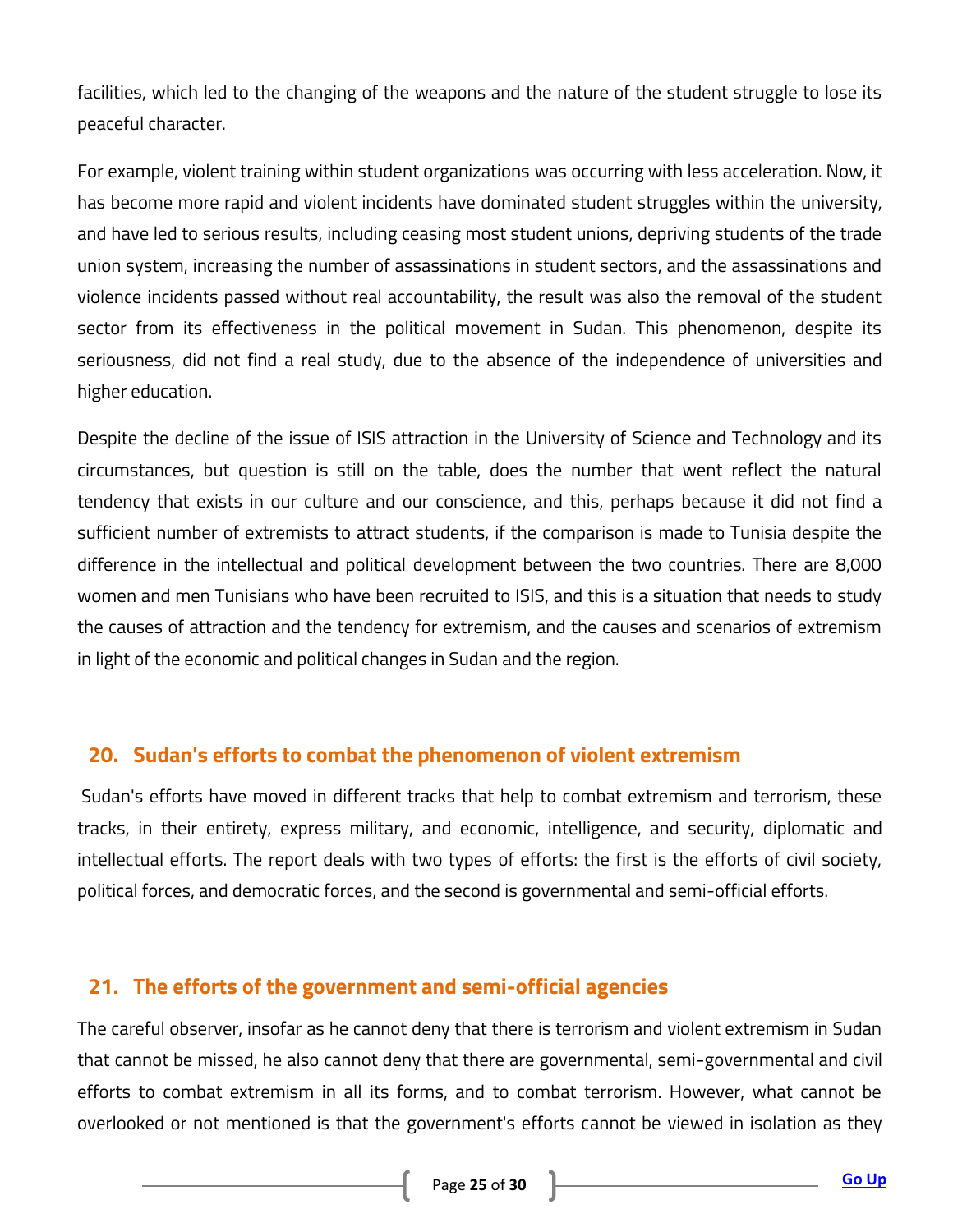themselves are often supportive of violent extremism and a foster of terrorism, not only with providing the protection, care and support to the leaders of extremism and violent extremism and to some terrorists, rather, its attempts to make terrorism one of its agenda in bargaining with the West, especially the United States. This reinforces some suspicions that the government often creates terrorists for certain tasks.

As for the extremist ideology, it sponsors it to terrorize its intellectual and political opponents, as well as I must point out that the government itself has often committed, through the military militias that sponsor it, many terrorist acts against its citizens in many areas of Sudan. As for semi-official and nongovernmental bodies; it has roles, although it was less than ambitions, in combating violent extremism and terrorism, noting that most of these efforts come mostly from persons belong to the broad Islamic current, which is sometimes described as moderation, and it is a description from my point of view that needs deeper approaches.

#### <span id="page-25-0"></span>**22. Firstly: the track of the efforts of the National Security and Intelligence Service**

These efforts began more clearly in early 1996, when Khartoum expelled the elements and individuals whom are suspicious of adopting terrorist ideas thesis, such as Osama bin Laden, who was asked by the Sudanese authorities to leave the country, and despite the United States' decision to classify Sudan as a state sponsor of terrorism, that resulting economic sanctions. However, Sudan, through the Sudanese Intelligence Service, worked to expand facilities and cooperation frameworks with the Arab, African, and international counterpart agencies. The year 2005 witnessed the establishment of an anti-terror unit between the American and Sudanese sides, as well as the National Security and Intelligence Service contributed to undermining many terrorist operations, and it also deported many extremist and terrorist elements to their countries. In addition, it exposed many terrorist plots directed against some countries, such as Saudi Arabia, for example. At the field level, the agency was able to dismantle a number of cells and arrest their members, we have referred to this throughout this approach, as we referred to the Es-Salama Group and the Dindir Cell.

# <span id="page-25-1"></span>**23. Secondly: The track of legislative and legal action**

In it, we say: Sudan has enacted some legislations and laws, and has joined many regional and international agreements, and specialized bodies concerned with combating terrorism and related crime, such as the Anti-Money Laundering and Terrorism Financing Law. Numerous presidential,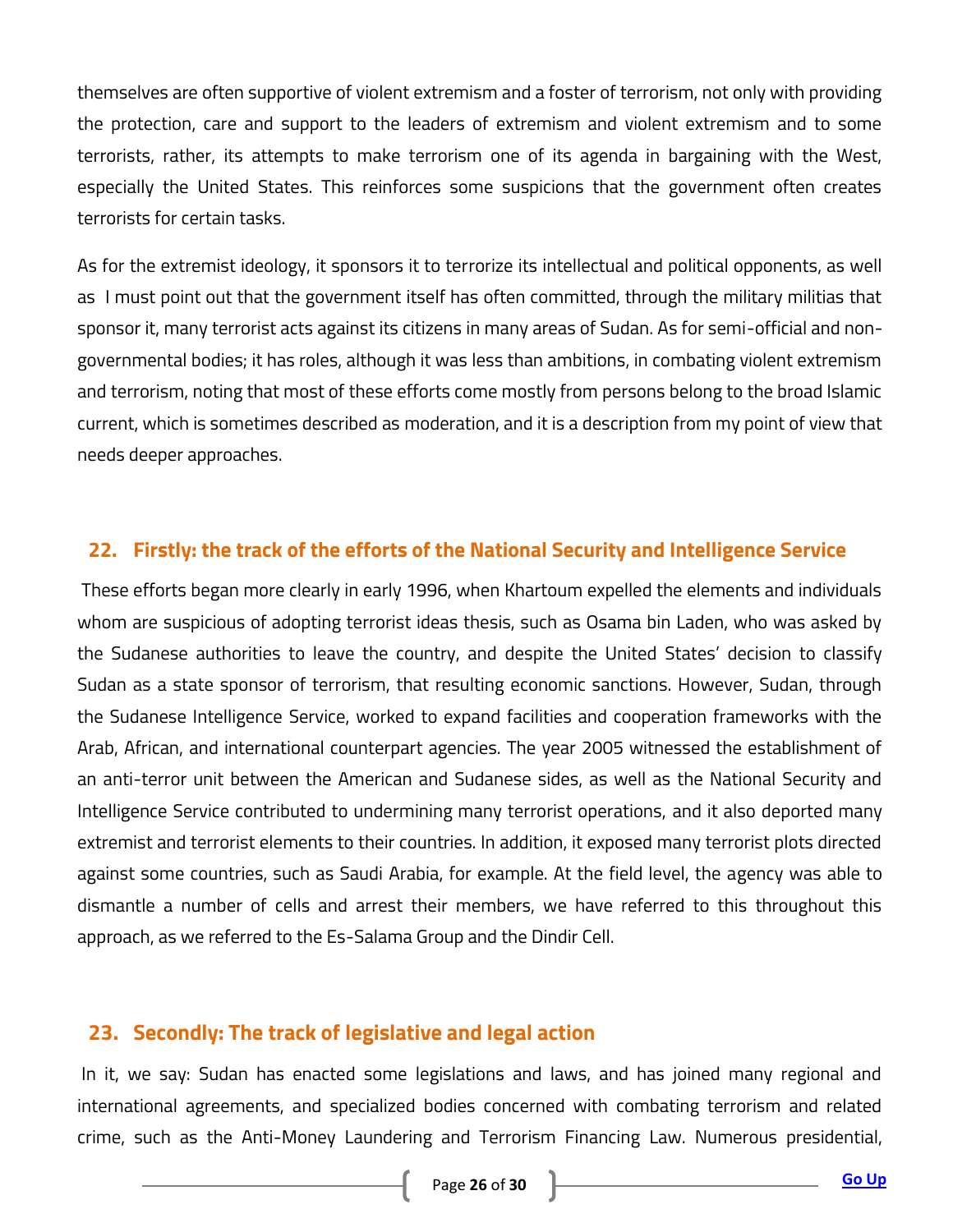ministerial and executive decrees were also issued, most notably the Resolution of Council of Ministers No 358/2014 to implement UN Security Council Resolution No 1276/1988 and 1989 regarding the Taliban and al-Qaeda, the entities and individuals affiliated with the two organizations, and other decrees. In addition to the above; Sudan is a party to many regional and international agreements, charters and treaties, including the United Nations Convention against Terrorism 2004, the Arab Convention for Combating Terrorism 1999, and the International Convention to Combat the Financing of Terrorism.

#### <span id="page-26-0"></span>**24. Thirdly: The track of intellectual dialogue or what is known as intellectual treatments**

What is meant here is the dialogue with the extremists of the argument, and I mentioned that this dialogue took place with many of them, as the Dendir cell members. It is an experience from my point of view that needs to be addressed a lot. If it has value, it is its assertion of the need for dialogue, and that there are other methods than security methods to combat terrorism, especially, as we have indicated, as is well known, terrorism starts from ideas. Perhaps what may help develop and deepen this experience is the emergence of many centers of an intellectual nature concerned with issues of Islam, such as the International Center for Daawa Studies, the Renaissance and Communication Center, and the Intellectual Fortification Center.

# <span id="page-26-1"></span>**25. Fourthly: The track of publishing intellectual publications**

These are Sudanese publications that discuss the most important foundations of extremist ideology. We mention here the book (Dialogue with a Young Man) which was printed three times, once it was printed by its author, Sheikh Abd al-Haei Youssef, once it was printed by the Sudan Jurists Association, and once by the Islamic Fiqh Academy it was printed under the title: (Questions of Youth), the book answers 48 questions that collectively constitute the foundations of extremist thought, such as issues related to governance and politics, issues related to the status of non-Muslims in the Islamic state, and issues related to how to inference Sharia law. It is a controversial book, and it represents a special value in discussing extremist ideology, even if it contains a lot of what needs pause and review, as that the author launched from the same ground of the extremists, and this is to the extent that it may carry positive aspects, but its disadvantages are also many.

As for the second book, which was comprehensive and rectified, and which is also considered a move and addition in the discussion of the foundations of extremist thought, it is the book (The Enlightened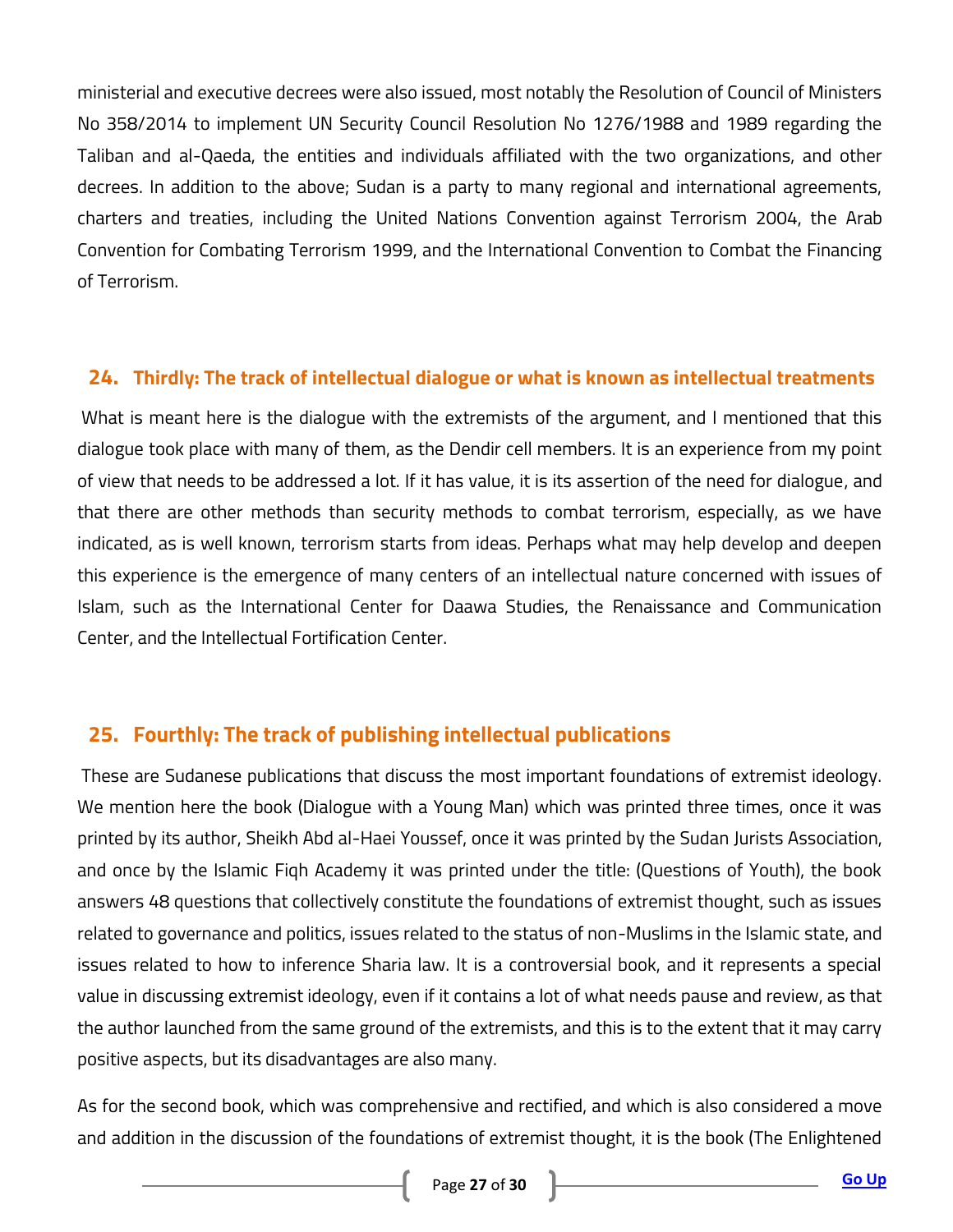Guidance to the Most Important Controls in Ruling by Takfir ... a Contemporary Analytical View), written by Dr. Ibrahim Al-Karouri. The book discussed 22 female officers, all of whom moved to approach a central issue, which is the issue of takfir in its relationship to what is political, ideological, cultural, intellectual and social, in all this, the book combined the jurisprudential heritage and modern Islamic thought with questions of a new and changing reality. It is an important book in the context of dialogue with extremist ideology.

#### <span id="page-27-0"></span>**26. Fifth: The advocacy and media track,**

Here the default is very clear. The distance is long between the presence of what fuels extremism in the media apparatus and what is considered an antidote to this nutrition. What is not disputed about him is that he who dominates the religious discourse in the official and private media apparatus is the Salafistst discourse, and without a dispute. And if there are efforts here for moderate thought, then they are very few. Therefore, the need to build a strategy that pushes enlightened preachers and scholars to produce moderate religious discourse through these devices of great influence is emphasized.

#### <span id="page-27-1"></span>**27. Efforts of civil society and civil and political forces**

In general, it is possible to speak here of efforts of an enlightening nature that work to criticize the foundations of extremist thought. The focus was often on what is known as political Islam and its theses, such as the contributions of Mansour Khaled, Haider Ibrahim Ali and the Republican Brothers. The interest of violent extremism and terrorism in the agenda of civil society it is clearly started recently, and this was represented in the holding of some workshops and seminars discussing violent extremism and looking at developing strategies to confront it, and perhaps this is what makes us in this report, to refer only to the Sudanese group for combating violent extremism, which was established in 2018 as the first civil society organization concerned with confronting the violent extremism thoughtfully.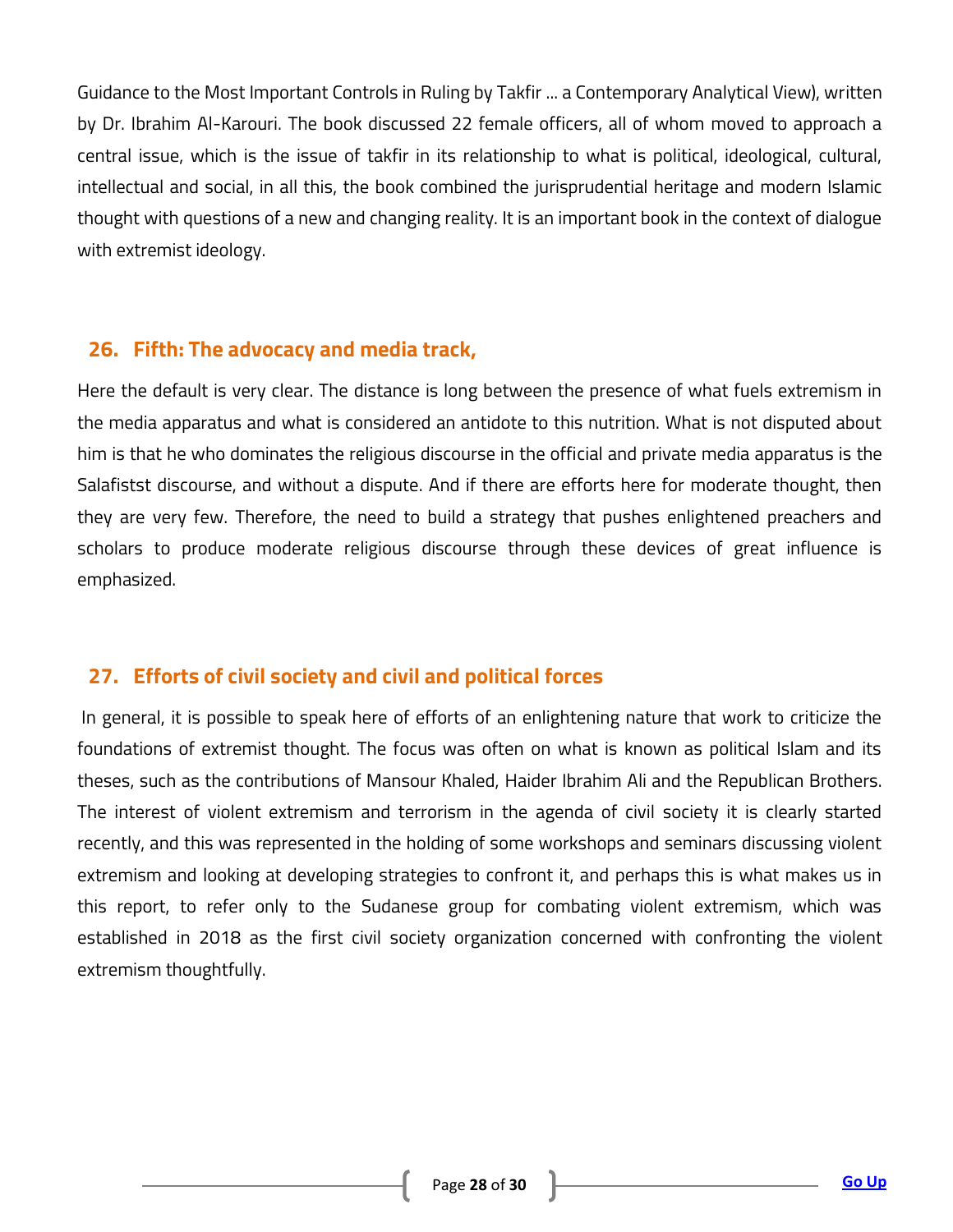# <span id="page-28-0"></span>**28. Conclusion**

There are two facts that can be drawn from this general map, in which I tried to refer to the state of extremism in Sudan and its terrorist actions.

The first fact is that there is violent extremism in Sudan, which has technical and financial capabilities, and has relations with international terrorist and extremist organizations and groups, and that it based on an ideological base that must not be underestimated with the difficulty of dismantling it.

The second fact, it is represented that there are Sudanese efforts, some of which are governmental, and some are carried out by civil society organizations, activists, intellectuals, and thinkers among the enlightened Islamists and rationalists, although these efforts, and the positive action they have done, but it needs creative coordination amongst themselves to base on setting a Sudanese strategy to combat extremism and terrorism, away from any narrow ideological sensitivities..

#### **Note:**

 Concerning Sudan's efforts to combat extremism and terrorism, please review the international conventions and covenants on combating terrorism in the book written by Dr. Khadija Abdullah Mohammed Abdullah (The Impact of Terrorism on the Sudanese National Security), Sudan Currency Printing Press Company - Edition 1, 2015 - from pp. 180 to p. 194.